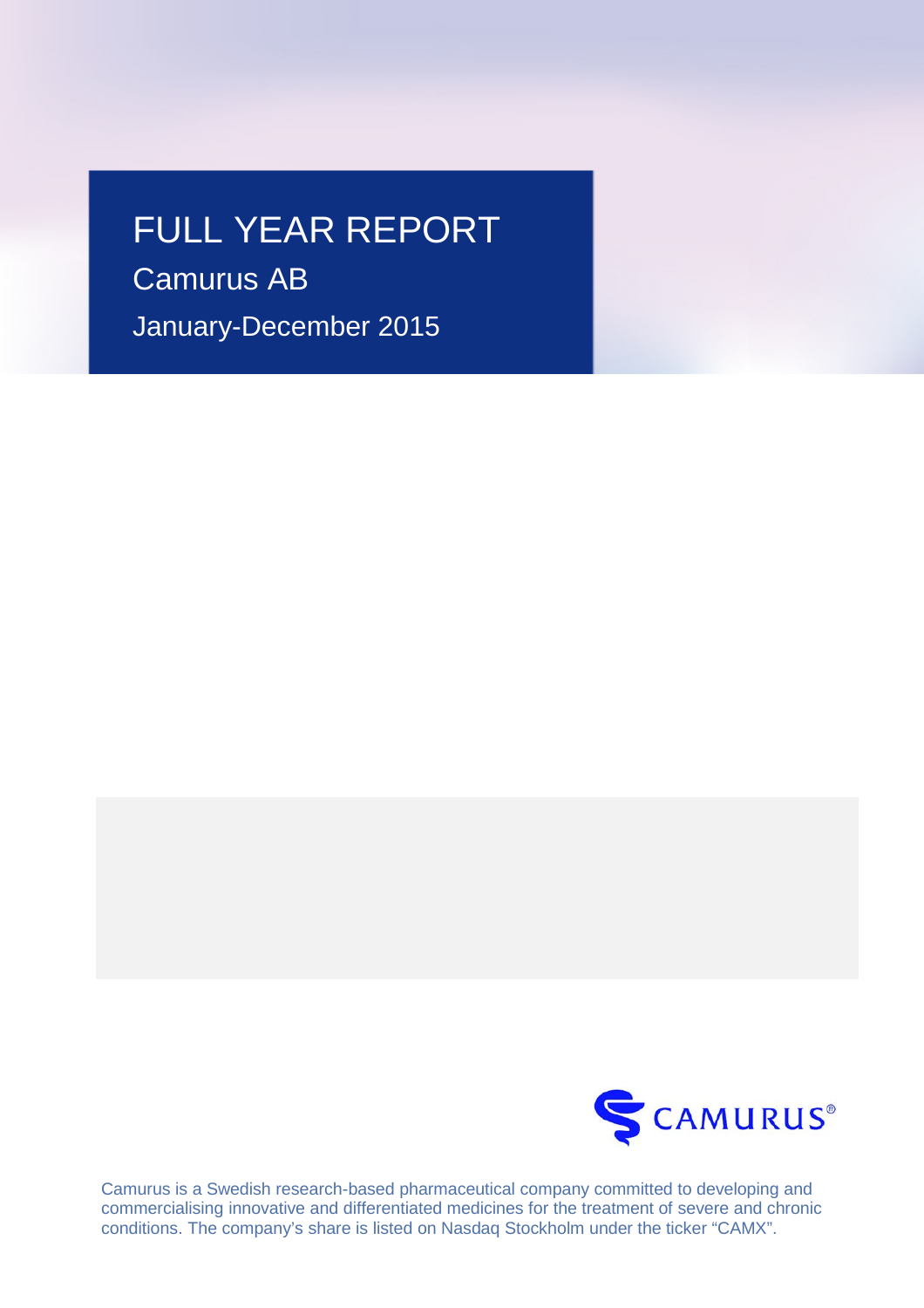## Full year report January-December 2015

## *IPO and start of global Phase III trials for CAM2038*

### **Fourth quarter 2015**

- Net revenue MSEK 36.3 (144.9).
- Operating result before items affecting comparability MSEK -4.9 (96.6).
- Operating result after items affecting comparability MSEK -40.4 (96.6).
- Result after tax MSEK -31.8 (74.9), including items affecting comparability of MSEK 27.7 (0).
- Earnings per share before dilution SEK -1.05 (3.14) and after dilution SEK -1.05 (2.97).
- Cash flow from operations MSEK 39.5 (146.7).
- Cash and cash equivalents MSEK 716.1 (0.0).
- *First patient dosed in a pivotal Phase II trial of the opioid blocking effect of CAM2038.*
- *First patients dosed in two Phase III trials of CAM2038 for treatment of opioid dependence.*
- *Treatment completed of all patients in Phase II study of CAM2032 for treatment of prostate cancer.*
- *Richard Jameson appointed as Chief Commercial Officer and Member of Camurus' Executive Team.*
- *Camurus' share listed on Nasdaq Stockholm on 3rd December.*

### **January – December 2015**

- Net revenue MSEK 154.8 (208.2).
- Operating result before items affecting comparability MSEK -30.5 (62.3).
- Operating result after items affecting comparability MSEK -204.1 (62.3).
- Result after tax MSEK -159.5 (48.3), including items affecting comparability of MSEK 135.4.
- Earnings per share before dilution SEK -6.33 (2.06) and after dilution SEK -6.33 (1.92).
- Cash flow from operations MSEK -5.7 (69.4).
- *Positive results from two clinical Phase I trials of CAM2038 (subcutaneous once-weekly and once-monthly buprenorphine) versus daily sublingual buprenorphine (Subutex®).*
- *Fast Track granted by FDA for CAM2038 for treatment of opioid dependence.*
- *First patients included in pivotal Phase II and Phase III registration trials of CAM2038.*
- *Completion of Phase II trial of CAM2032 for treatment of prostate cancer.*
- *Two development milestones with total payments of 5 MUSD received from Novartis regarding CAM2029.*
- *Two new collaboration projects initiated with international pharmaceutical corporations.*
- *License- and distribution agreement signed with Solasia Pharma regarding episil® in Japan and China.*
- *Camurus' share listed on Nasdaq Stockholm.*

## **Significant events after the end of the period**

• *License agreement signed with Rhythm Inc. for extended release FluidCrystal® setmelanotide for treatment of genetic obesity.*

| <b>MSEK</b>                                           | 2015<br>$Oct - Dec$ | 2014<br>$Oct - Dec$ | 2015<br>$Jan - Dec$ | 2014<br>$Jan - Dec$ |
|-------------------------------------------------------|---------------------|---------------------|---------------------|---------------------|
| Net revenues                                          | 36.3                | 144.9               | 154.8               | 208.2               |
| Operating result before items affecting comparability | $-4.9$              | 96.6                | $-30.5$             | 62.3                |
| Operating result                                      | $-40.4$             | 96.6                | $-204.1$            | 62.3                |
| Result for the period                                 | $-31.8$             | 74.9                | $-159.5$            | 48.3                |
| Cash flow from operating activities                   | 39.5                | 146.7               | $-5.7$              | 69.4                |
| Cash and cash equivalents                             | 716.1               | 0.06                | 716.1               | 0.06                |
| Equity ratio in Group, %                              | 78%                 | 59%                 | 78%                 | 59%                 |
| Total assets                                          | 816.3               | 207.7               | 816.3               | 207.7               |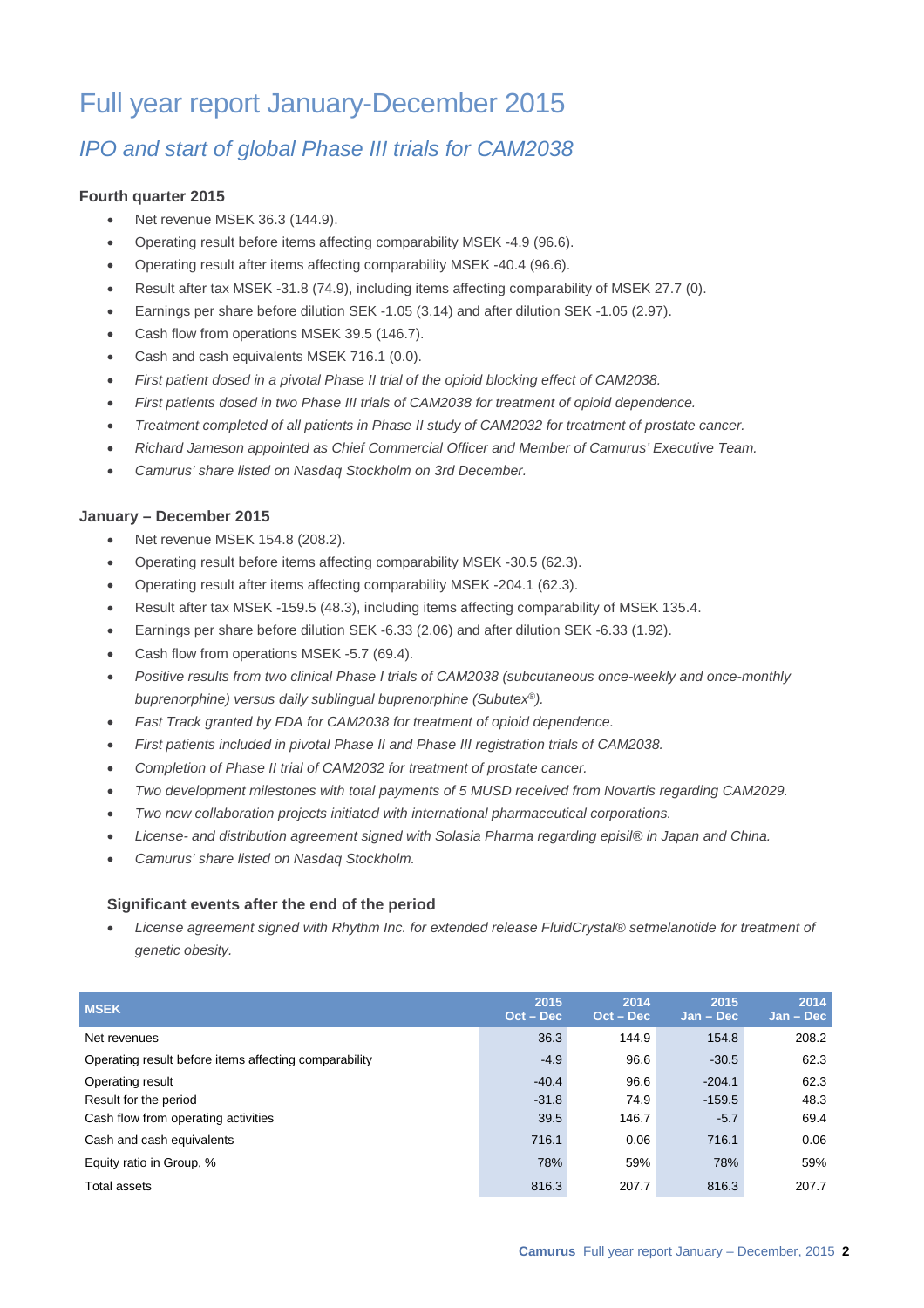## CEO comments on fourth quarter

**The fourth quarter was exciting. Important Company highlights was the IPO on Nasdaq Stockholm and the start of two Phase III trials of CAM2038 for treatment of opioid dependence. The recruitment of Richard Jameson as Chief Commercial Officer, with the responsibility to lead our commercial organization in Europe, was another key event.**

The development of CAM2038, weekly and monthly subcutaneous buprenorfine injections, for treatment of opioid dependence, and collaboration with our U.S. partner Braeburn Pharmaceuticals, has continued to develop very positively during the fourth quarter. After discussions and alignment with both the European and US healthcare agencies (EMA and FDA) the pivotal clinical program for marketing approval of CAM2038 was initiated with the start of two Phase III and one Phase II trial in opioid dependent patients.

There is a large medical need for new treatment alternatives against opioid dependence that can improve treatment outcomes and on the same time reduce the risks of diversion, abuse, misuse, and accidental pediatric exposure that are associated with current daily products. Opioid addiction has become an epidemic in the U.S., yet it is under-recognized and few medicines are in development for its treatment. A chronic, relapsing disease, opioid addiction can lead to overdose and death. According to the Center for Disease Control and Prevention, opioid-related overdose deaths hit a record high in the U.S. of nearly 29,000 in 2014, corresponding to almost 80 deaths each day. The number of heroin related overdose deaths have quadrupled in only five years. Camurus and Braeburn are firmly committed to reducing the negative impacts of opioid addiction on individuals and society by developing best-in-class longacting treatment alternatives. We aim to complete the ongoing Phase III efficacy trial in 2016 and submit marketing approvals applications in Europe and U.S. during 2017.

CAM2038 is also being developed for treatment of pain. A first Phase II study in opioid dependent patients with chronic pain is planned to start during the first quarter of 2016.

Together with our partner Novartis, we are in the process of completing a Phase II study of our long-acting octreotide product, CAM2029, in two patient groups with acromegaly and neuroendocrine tumours, respectively. Results are expected during the second quarter 2016. In parallel, manufacturing preparations are ongoing for the planned start of two pivotal Phase III registration trials.

During the fourth quarter, treatment of the last patients were completed in the Phase II trial of our product CAM2032 for advanced prostate cancer. Results are expected during the second quarter of 2016.

Several other promising drug product candidates are also being assessed in preclinical studies by our capable research and development teams. We are planning to take at least one of these products into clinical development during 2016. In addition, we have a number of very exciting collaboration projects with international pharmaceutical and biotech companies, including the collaboration with the U.S.-based company Rhythm on a long-acting peptide product for treatment of genetic obesity, which resulted in a new license agreement in the start of 2016.

To prepare for the launch of CAM2038, we have begun the process of building a commercial organization with initial focus on the opioid addiction market in Europe. In December, we announced the appointment of Richard Jameson to the position as Chief Commercial Officer with the responsibility for leading this strategic endeavor. Richard has broad experience from different senior commercial roles across a number of specialty pharmaceutical companies and markets. Most recently, he was responsible for leading a commercial organization across Europe, the Middle-East and Africa focused on the opioid dependence field.

Following our successful IPO, we have built a solid platform enabling an effective execution of all parts of our strategy: expanding our product pipeline, advancing new products to the market and preparing the launch of CAM2038 in Europe. We will also continue our significant investments in research, innovation and development of our world-leading technologies.



Fredrik Tiberg President and CEO Camurus AB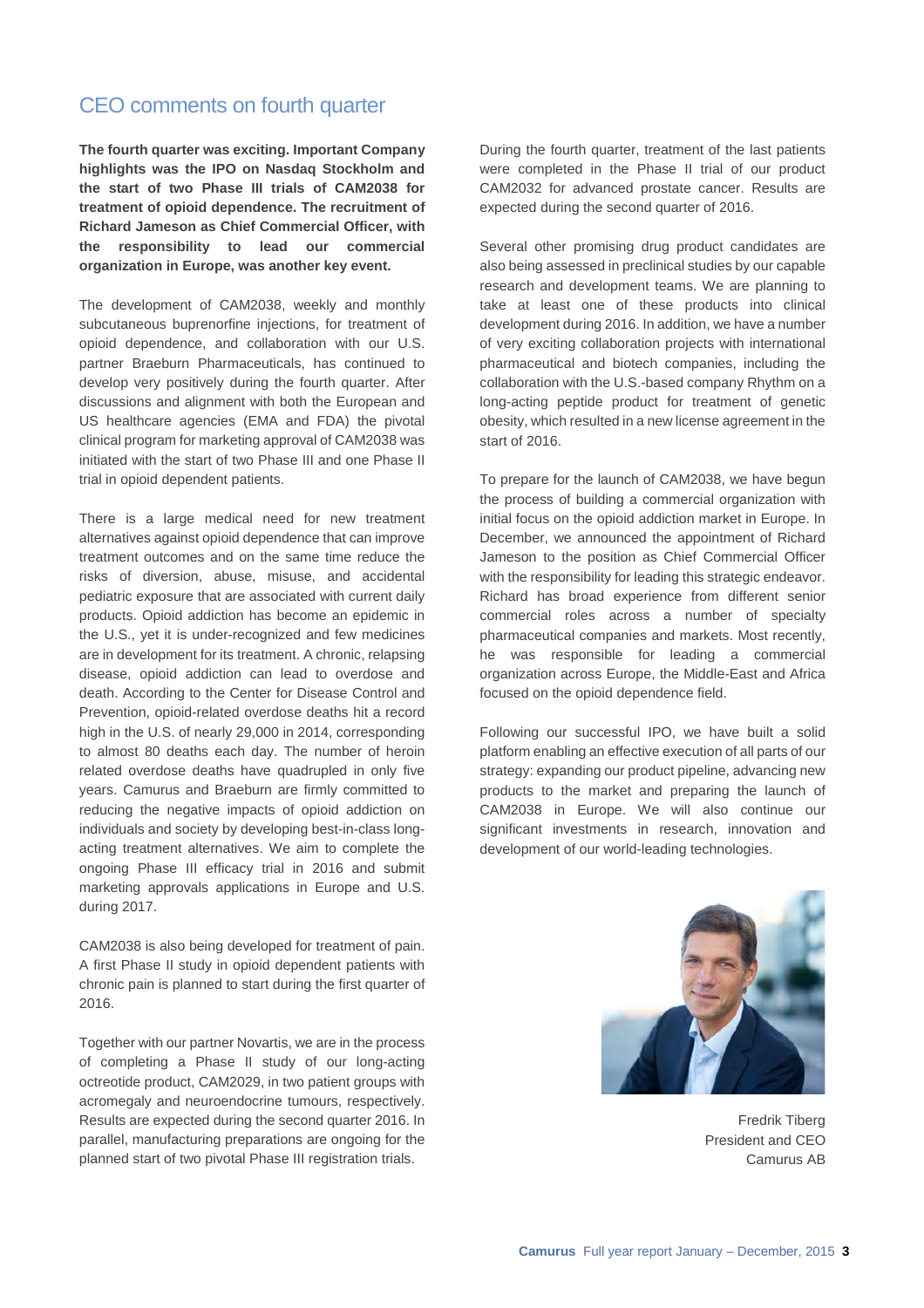## **Activities**

## **Product and development portfolio**

Camurus is a research-based pharmaceutical company with a focus on the development and commercialization of new and innovative pharmaceuticals for serious and chronic conditions, where there are clear medical needs and the potential to significantly improve treatment. The company's research portfolio contains product candidates for treatment of cancer and the side effects of cancer treatment, endocrine diseases, pain and addiction; see figure below.

By combining its proprietary drug delivery technologies (such as the FluidCrystal® Injection depot) with active ingredients that have proven efficacy and safety profiles,

the Company develops new and patented medicines with improved properties and treatment outcomes. These are developed with significantly lower cost and risk, compared with the development of completely new medicines. Camurus has also developed and launched a medical device episil®, for treatment of intra-oral pain from oral mucositis, on markets in the EU, US and Middle East. Sales and marketing of episil® is done via an emerging global network of distributors and own sales, mainly in UK and Sweden.

A summary and status update on the different projects in Camurus' portfolio is given below.



*Figure 1. Camurus' product development portfolio, fourth quarter 2015*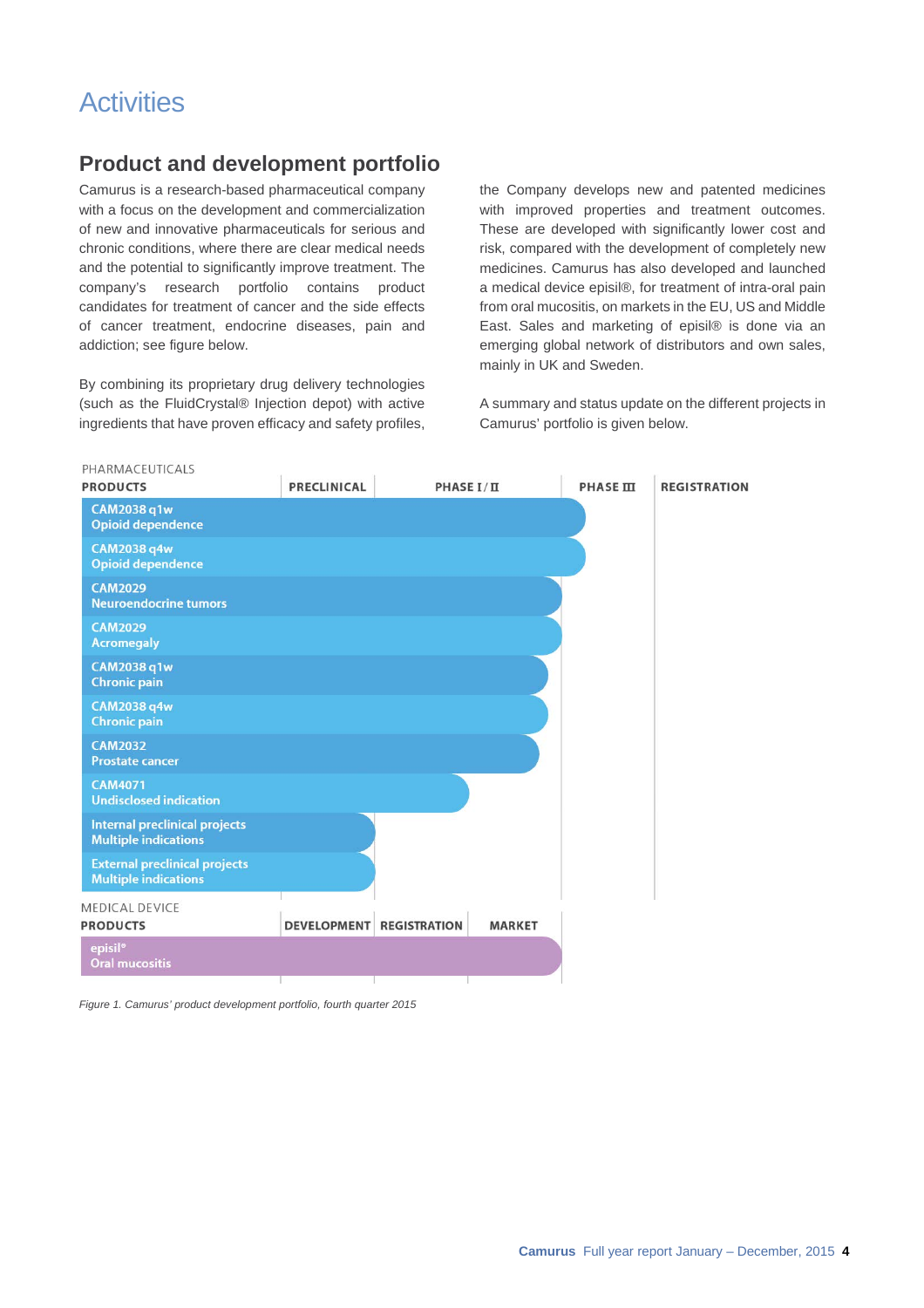## **CAM2029 – acromegaly and neuroendocrine tumors (NET)**

CAM2029 is a subcutaneous depot of octreotide, which is being developed for treatment of patients with acromegaly or neuroendocrine tumors (NET). CAM2029 is being developed by Novartis, as a new treatment alternative to the current market-leading product Sandostatin® LAR®, which achieved global sales of USD [1](#page-4-0).63 billion<sup>1</sup> in 2015. CAM2029 is provided readyfor-use in prefilled syringe and is administered as a simple subcutaneous injection, whereas Sandostatin® LAR® has to be prepared from a powder in a process consisting of six stages, and then be administered by a healthcare professional via an intramuscular injection.

CAM2029 has in clinical trials demonstrated around 500 percent higher bioavailability of octreotide compared with Sandostatin® LAR®, which may also result in an improved treatment effect for patients who do not respond satisfactorily to current treatment alternatives.

### *Status Q4*

A Phase II study of CAM2038 is being completed clinically, with last patient last visit planned for February 2016. Results from the study are expected during the second quarter 2016. Novartis and Camurus are in parallel continuing manufacturing preparations of CAM2029 in final product format for the planned Phase III trials of CAM2029 for treatment of acromegaly and NET, respectively.

## **CAM2038 – opioid dependence**

CAM2038 includes subcutaneous weekly and monthly depots of buprenorphine, being developed by Camurus and its partner Braeburn Pharmaceuticals for treatment of opioid dependence on painkillers or heroin.

The CAM2038 products are being developed to address a number of shortcomings in currently available medicines, including inadequate patient compliance with frequent relapses, and an extensive diversion, misuse and abuse of current daily medications. To date, CAM2038 has been examined in three clinical studies involving a total 188 individuals, of whom 176 have received doses of CAM2038. In all the studies, the products have displayed a good safety profile, including local tolerance, as well as desirable pharmacokinetic and pharmacodynamic profiles suitable for weekly and monthly dosing, respectively.

### *Status Q4*

After discussion and alignment of the clinical registration program for CAM2038 with FDA and EMA, Braeburn and Camurus have initiated two Phase III trials to document the efficacy and safety of CAM2038 in opioid dependent patients. The trials include a Phase III randomized, double blind, double dummy, active controlled, 6-month efficacy study and a 12-month safety study. In addition, a pivotal Phase II opioid challenge study was started to assess opioid blockade effects of CAM2038. The aim is to complete the Phase II and Phase III efficacy study during 2016.

## **CAM2038 – chronic pain**

In addition to treatment of opioid dependence, CAM2038, weekly and monthly depots, is also being developed for treatment of chronic pain. CAM2038 offers rapid onset, dose-proportional, prolonged exposure to buprenorphine, while avoiding the risks of respiratory depression and fatal overdoses associated with full muopioid agonists such as morphine, oxycodone and fentanyl. The properties of CAM2038 conform well to the guidelines and recommendations for treatments of chronic pain, i.e. a combination of stable efficacious plasma levels with a reduced risk of misuse, abuse and illicit diversion.

## *Status Q4*

A Phase II protocol was submitted to FDA. The study is designed to assess pharmacokinetics, safety and local tolerability, and pain after repeated doses of the CAM2038 products.

## **CAM2032 – prostate cancer**

CAM2032 is a new subcutaneous depot product that is being developed by Camurus for treatment of prostate cancer. Other possible indications include premature sexual maturation and endometriosis. The product is based on the active ingredient leuprolide, belonging to the class of gonadotropin releasing hormones with global sales of around USD 4 billion in 2014<sup>1</sup>. CAM2032 is, as the first product in its class, being developed for easy subcutaneous injection, also by patients themselves, in the form of a small volume injections with a duration of one month.

## *Status Q4*

CAM2032 is being evaluated in a repeat dose Phase II trial in patients with advanced metastatic prostate cancer. The trial was completed in the fourth quarter, when the treatment of the last patients were completed.

<span id="page-4-0"></span><sup>&</sup>lt;sup>1</sup> Source: Medtrack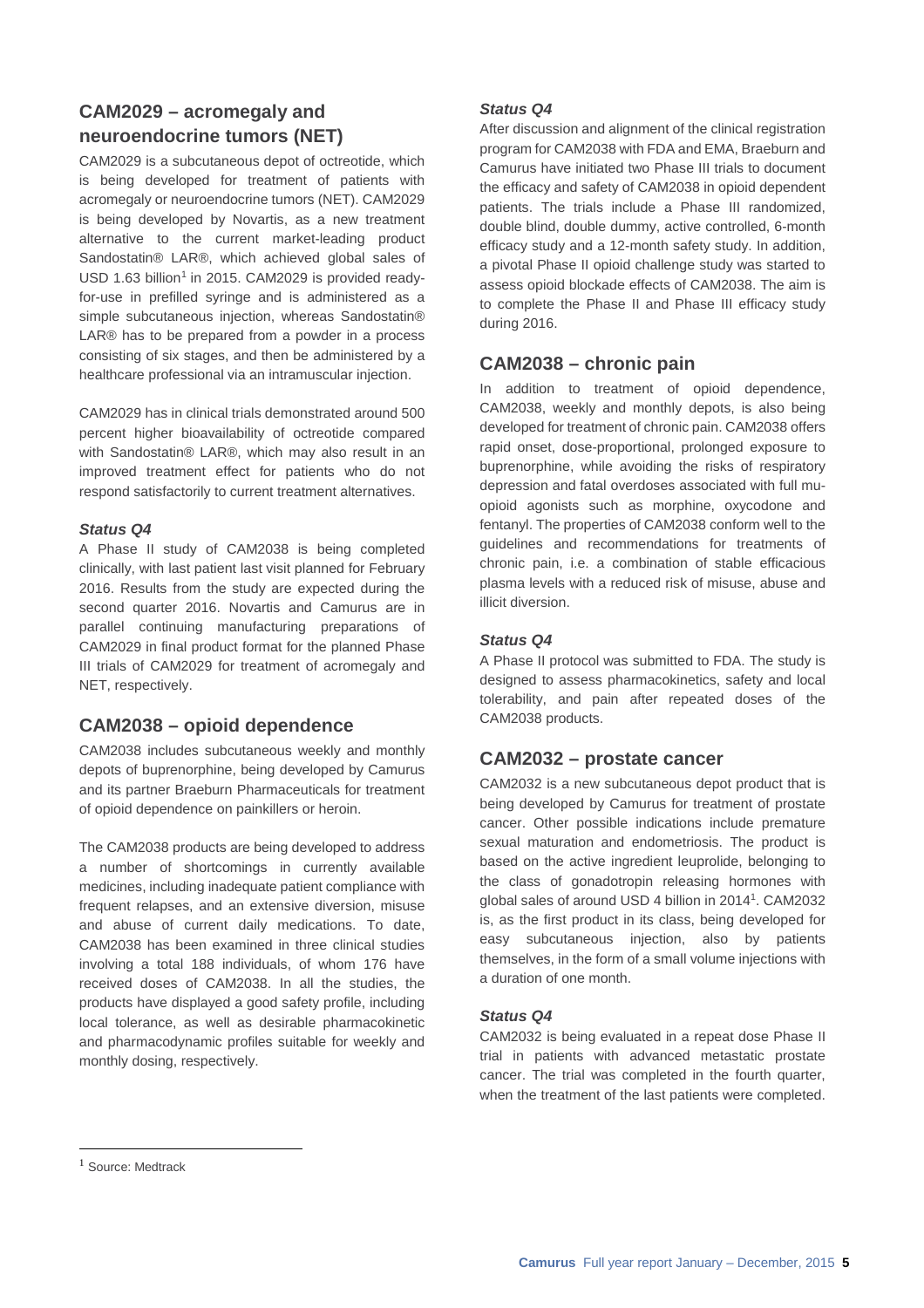Study results are expected in the second quarter of 2016.

## **Pre-clinical drug candidates**

Camurus has several projects in the pre-clinical phase, during which physical, chemical and pharmacological properties are optimized, while toxicological and preclinical safety studies are carried out in parallel with initial market evaluations. Combining proven active ingredients with Camurus' unique formulation platform FluidCrystal® enables the development of new patent protected drugs with improved properties and treatment outcomes for market launch in a shorter period of time, and with a reduced risk compared with traditional drug development.

### *Status Q4*

Four drug candidates targeted at different indications, including diabetes, inflammation and pain, are currently being evaluated in various pre-clinical studies and market analyses. Several preclinical pharmacokinetic and tolerability studies were completed in the fourth quarter. Bridging toxicology studies are planned for prioritized projects. Camurus aims to take at least one of these candidates into clinical development during 2016.

## **Pre-clinical project collaborations**

Camurus is also pursuing collaborative work with various pharmaceutical companies regarding the development of new product candidates based on Camurus' formulation technology and the partner company's patented active ingredient. These collaborations often involve formulation development addressing various pharmacological properties with respect to pre-specified technical and market-related product objectives. The project period for these formulations and evaluation projects, or feasibility studies, is usually around 6–12 months. Following evaluation, product development may continue under a license agreement, with opportunities for future development- and sales-related milestone and royalty payments.

### *Status Q4*

A number of collaboration projects, based on Camurus' FluidCrystal® formulation technologies are also under early development with different pharmaceutical companies, targeting cancer, obesity, diabetes and viral infection indications. After the fourth quarter, a license agreement was signed with Boston-based biotech company Rhythm, regarding the use of Camurus FluidCrystal® injection depot for setmelanotide (RM-493), a novel melanocortin-4 receptor-agonist (MC4R) for treatment of genetic obesity. According to the agreement, Rhythm obtains global rights to use, manufacture and commercialise a subcutaneous formulation of setmelanotide for once-weekly dosing. Rhythm plans to start a Phase I trial of the product as soon as GMP-manufacturing is completed.

## **Medical devices – episil®**

episil® is a medical device that is used to treat inflammatory and painful conditions in the oral cavity. The product provides effective pain relief and works by spreading and adhering to the oral mucosa as a thin bioadhesive film, which acts as a long-acting protective barrier that reduces pain and protection of sore and inflamed mucosal surfaces, such as caused by oral mucositis, a common and serious side effect of cancer treatment. episil® transforms into a protective layer of gel in contact with the buccal membrane, offering effective local pain relief for up to 8 hours.

### *Status Q4*

\_\_\_\_\_\_\_\_\_\_\_\_\_\_\_\_\_\_\_\_\_\_\_\_\_\_\_\_\_\_\_\_\_\_\_\_\_\_\_\_\_\_\_\_\_\_\_\_\_\_\_\_\_\_\_\_\_\_\_\_\_\_\_\_\_\_\_\_\_\_\_\_\_\_\_\_\_\_\_\_

Camurus partner Solasia Pharma has initiated the process to register episil® in China and Japan. Camurus has initiated sales of episil® in Germany, where a new 3 mL product was recently launched.

## Financial information

## **Revenues**

Revenues for the fourth quarter amounted to MSEK 36.3 (144.9), largely attributed to a milestone payment of MUSD 1,25 from Braeburn Pharmaceuticals and payments for execution of R&D activities relating to ongoing clinical trials. The difference in revenues compared with the yearearlier period is mainly attributable to the payment received on the signing of the license agreement with Braeburn Pharmaceuticals in November 2014.

## **Marketing, business development and distribution costs**

Marketing, business development and distribution costs in the fourth quarter amounted to MSEK 7.0 (4.8). The increase is mainly linked to costs for contracted sales representatives for episil® in the UK and Germany.

## **Administrative expenses**

Administrative expenses in the fourth quarter of 2015 totaled MSEK 4.1 (6,2). This is after deducting listing costs of MSEK 34.0, which have been included in the item affecting comparability. Of these, MSEK 23.0 was incurred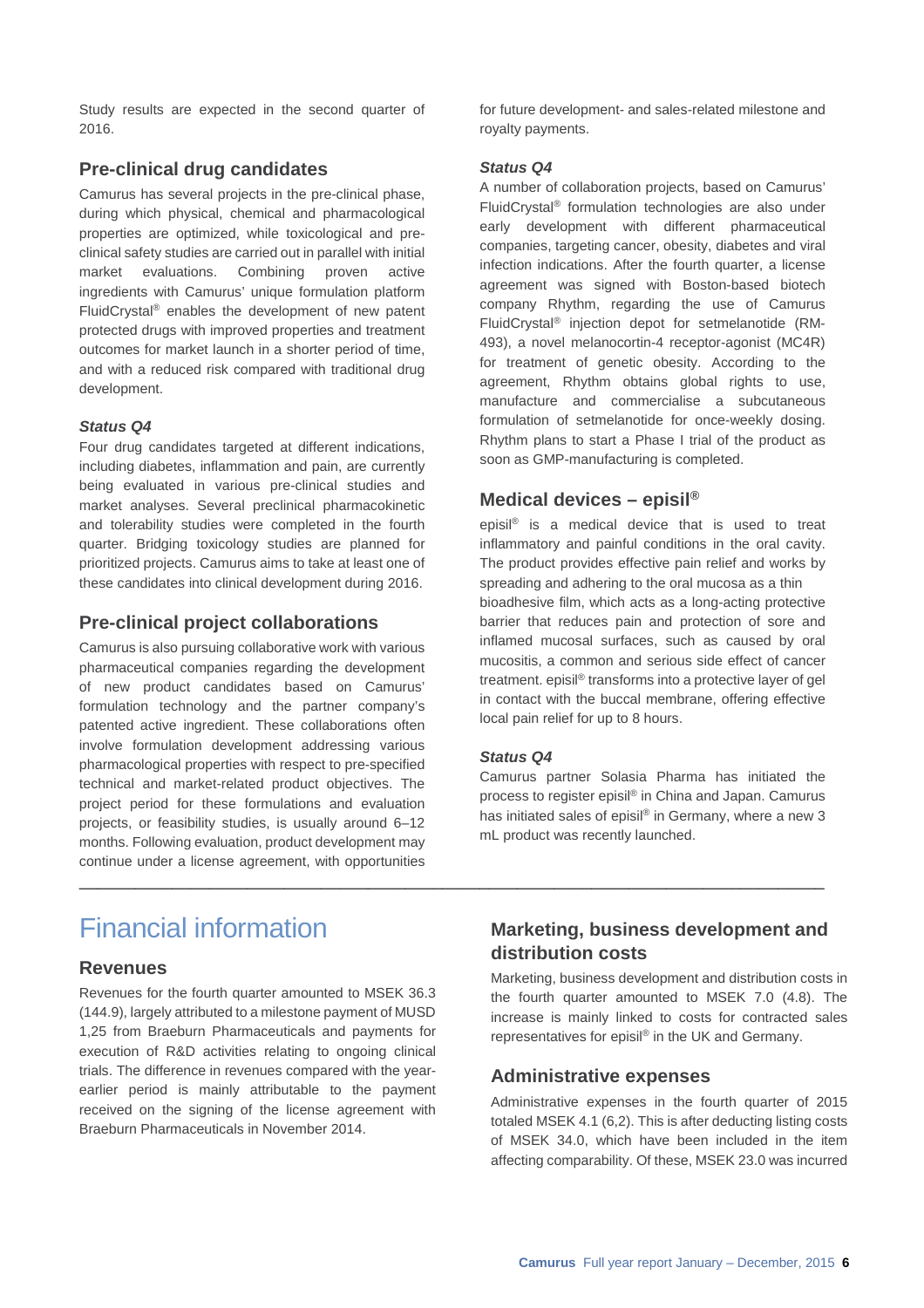in the fourth quarter. The difference compared to the yearearlier period is mainly explained by a retroactive reallocation of expenses between administrative expenses, marketing and distribution costs and research and development costs.

## **Research and development costs**

Research and development costs in the fourth quarter of 2015 amounted to MSEK 41.1 (41.0) and include depreciation/amortization of tangible and intangible assets.

## **Other operating income and expenses**

Other operating income and expenses mainly consists of exchange gains attributable to operational activities. In the fourth quarter 2015, exchange gains amounted to MSEK 0.3 (4.0) and have occurred as a result of fluctuations in the Swedish krona against the euro and the US dollar.

## **Items affecting comparability**

Items affecting comparability for the period amounted to MSEK 35.6 (0) for a share-based bonus program of MSEK 1.6 (0) and listing costs of MSEK 34.0 (0).

For further information, see Note 7.

## **Depreciation/amortization**

Depreciation and amortization for the fourth quarter of 2015 amounted to MSEK 1.0 (0.5). The difference compared with the previous year is attributable to that depreciation/amortization of internally generated intangible assets was initiated in the first quarter of 2015.

## **Net financial items**

Net financial items for the period October–December 2015 amounted to MSEK -0.1 (-0.1).

## **Result after tax for the period**

Result after tax for the period totaled MSEK -31.8 (74.9), which corresponds to earnings per share of SEK -1.05 (3.14) before dilution and SEK 1.05 (2.97) after dilution. Tax for the quarter totaled MSEK 8.7 (21.7) and the difference is mainly attributable to deferred tax regarding reported losses.

## **Financial position**

Following the three share issues carried out within the framework of the "Invitation to acquire shares in Camurus AB", the company had cash and cash equivalents of MSEK 716.1 (0.0) on December 31, 2015. No loans had been raised as of 31 December, 2015, and none have been raised since.

Cash flow from operating activities was positive for the fourth quarter and amounted to MSEK 39.5 (146.7). The difference compared with the year-earlier period is mainly attributable to the payment in connection with the signing of the license agreement with Braeburn Pharmaceuticals.

Cash flow from investing activities in the fourth quarter amounted to MSEK 0.5 (-160.1), which is an increase of MSEK 159.6 attributable to the company being released from the principal shareholder's intercompany account for cash handling in March 2015.

In connection with the listing of Camurus' shares on December 3, 2015, the company raised MSEK 555 before issuance costs. Another two direct share issues were completed within the scope of the share bonus program and, in the fourth quarter, cash flow from financing activities totaled MSEK 564.7 (13.5).

At December 31, 2015, Group equity totaled MSEK 640.6 (123.5). The increase in equity compared with the yearearlier period is primarily attributable to the proceeds issued from the stock market listing of the company's shares.

## **The Camurus share**

Camurus' shares have been listed on the Nasdaq Stockholm exchange since December 3, 2015. At the end of the year, the total number of shares in the company amounted to 37,281,486 (25,208,560).

### **Acquisitions**

No acquisitions or divestments have occurred during the fourth quarter.

## **Other disclosures**

## **Personnel**

At the end of the period, Camurus had 48 (43) employees, of whom 35 (28) were within research and development.

The average number of employees during the quarter was 48 (40).

## **Significant risks and uncertainties**

The company management makes estimates and assumptions about the future. Such estimates can deviate considerably from the actual outcome, since they are based on various assumptions and experiences. The estimates and assumptions that may lead to the risk of significant adjustments to reported amounts for assets and liabilities relate mainly to measurement and allocation of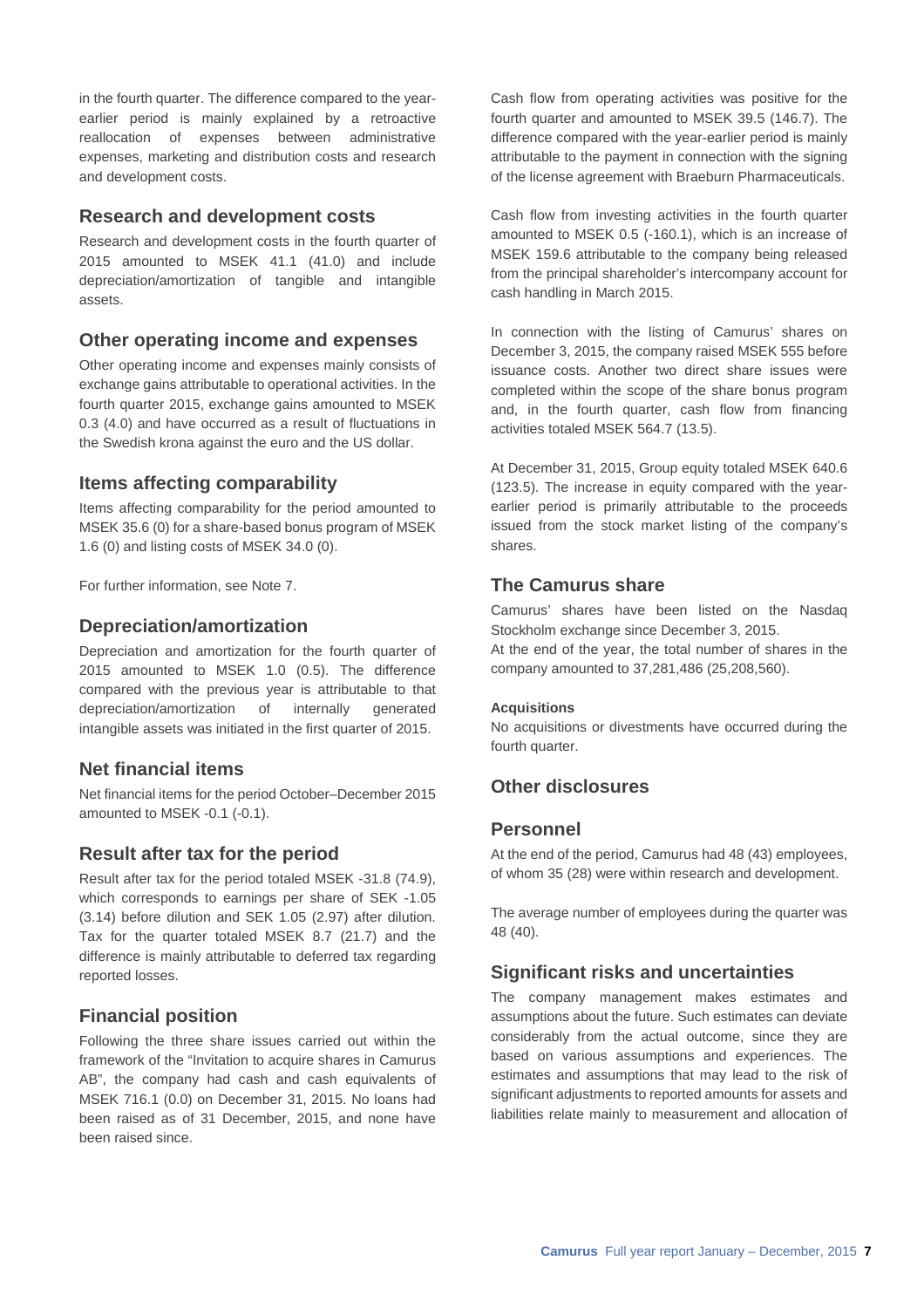revenues and costs in connection with licensing agreements.

Risks in ongoing development projects comprise technical and manufacturing-related risks (including products failing to meet set specifications post manufacturing), safety and effect-related risks that can arise in clinical trials, regulatory risks relating to applications for approval of clinical trials and market approval, commercial risks relating to the sale of proprietary and competing products and their development on the market, as well as IP risks relating to approval of patent applications and patent protection. In addition, there are risks relating to the development, strategy and management decisions of Camurus' partners.

Camurus pursues operations and its business on the international market and the company is therefore exposed to currency risks, since revenues and costs arise in different currencies, mainly SEK, EUR and USD.

## **Events after the reporting period**

On January 4, 2016, a license agreement was signed with Rhythm Pharmaceuticals regarding the CAM4072 product for the treatment of genetic obesity. The agreement had no impact on revenues and earnings in 2015.

On February 4, 2016, appointment of the Nomination Committee in respect of the 2016 Annual General Meeting was published. For further information, see www.camurus.com.

## **Parent company**

#### **Net sales and earnings development**

Net sales for the fourth quarter of 2015 amounted to MEK 36.3 (144.8) and the result after tax was MSEK -19.7 (60.8).

#### **Financial position**

On December 31, 2015, equity in the Parent Company totaled MSEK 622.6 (92.3). The difference compared with the year-earlier period is mainly attributable to the capital raised in connection with the stock market listing of the company's shares. Total assets at the end of the period amounted to MSEK 801.2 (185.5), and cash and cash equivalents totaled MSEK 716.1 (0.0).

## **Upcoming reporting dates**

March 30, 2016 – 2015 Annual Report. May 3, 2016 – Annual General Meeting, Elite Hotel Ideon, Lund, Sweden. May 17, 2016 – Interim report for the first quarter. July 14, 2016 – Interim Report for the first half of 2016.

## **Annual General Meeting**

The Annual General Meeting of Camurus AB will be held on Tuesday, May 3, 2016 at 5.00 pm at the Elite Hotel Ideon, in Lund, Sweden.

In accordance with the dividend policy adopted by the Board, no dividend is proposed for the financial year 2015.

The Annual Report for 2015 will be published on [www.camurus.com](http://www.camurus.com/) on March 30, 2016. It will also be available from Camurus AB's headquarters in Lund.

This report has been reviewed in summary by the company's auditors.

## **Further information**

For further information, please contact: Fredrik Tiberg, Chief Executive Officer Tel.: +46 46 286 46 92, e-mail: ir@camurus.com.

Lund, February 17, 2016 Camurus AB *Board of Directors*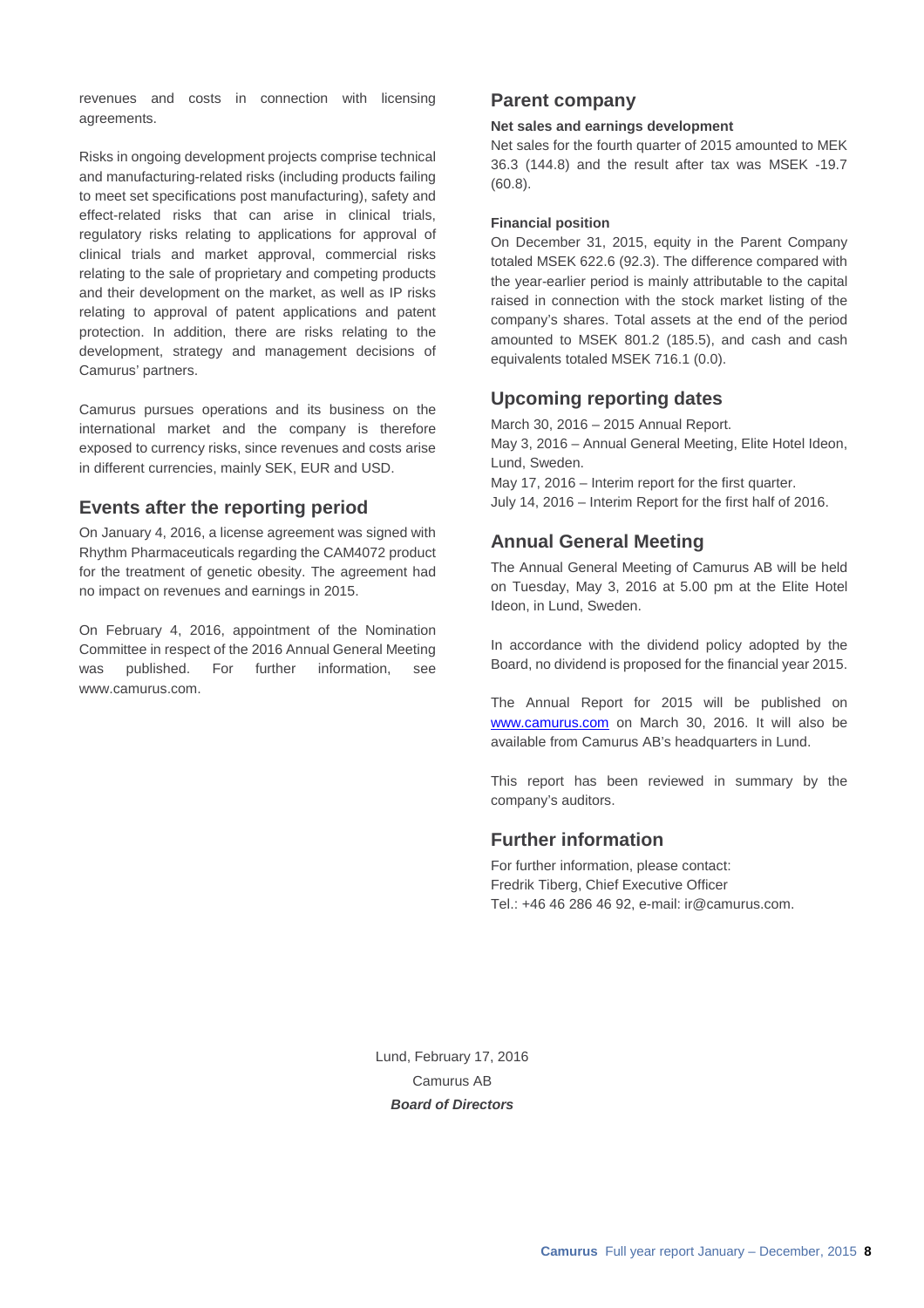## **Report of Review of Interim Financial Information**

## **Introduction**

We have reviewed the condensed interim financial information (interim report) of Camurus AB (publ) as of December 31, 2015 and the twelve-month period then ended. The board of directors and the CEO are responsible for the preparation and presentation of the interim financial information in accordance with IAS 34 and the Swedish Annual Accounts Act. Our responsibility is to express a conclusion on this interim report based on our review.

## **Scope of Review**

We conducted our review in accordance with the International Standard on Review Engagements ISRE 2410, Review of Interim Report Performed by the Independent Auditor of the Entity. A review consists of making inquiries, primarily of persons responsible for financial and accounting matters, and applying analytical and other review procedures. A review is substantially less in scope than an audit conducted in accordance with International Standards on Auditing, ISA, and other generally accepted auditing standards in Sweden. The procedures performed in a review do not enable us to obtain assurance that we would become aware of all significant matters that might be identified in an audit. Accordingly, we do not express an audit opinion.

## **Conclusion**

Based on our review, nothing has come to our attention that causes us to believe that the interim report is not prepared, in all material respects, in accordance with IAS 34 and the Swedish Annual Accounts Act, regarding the Group, and with the Swedish Annual Accounts Act, regarding the Parent Company.

Lund, February 17, 2016

Mazars SET Revisionsbyrå AB PricewaterhouseCoopers AB Gunilla Malmsten Ola Bjärehäll Auditor in charge Auditor in charge Auditor in charge Auditor in charge Auditor in charge Authorized public accountant and accountant and a set of the Authorized public accountant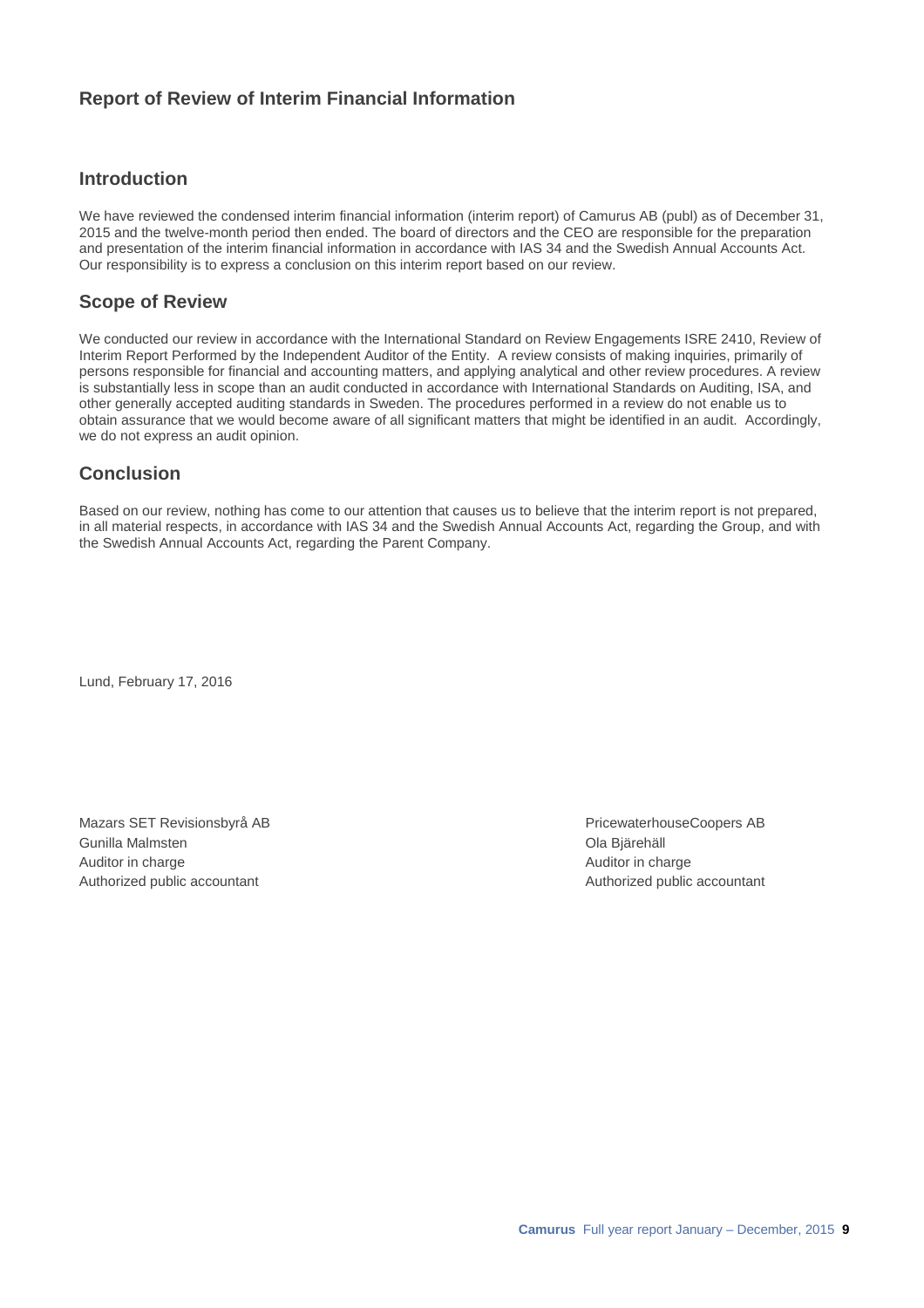## **Consolidated statement of comprehensive income**

|                                                                    |                | 2015           | 2014           | 2015           | 2014      |
|--------------------------------------------------------------------|----------------|----------------|----------------|----------------|-----------|
| <b>MSEK</b>                                                        | <b>Note</b>    | <b>Oct-Dec</b> | <b>Oct-Dec</b> | <b>Jan-Dec</b> | Jan-Dec   |
| Net revenues                                                       | 3              | 36 340         | 144 877        | 154 799        | 208 207   |
| Cost of goods sold                                                 |                | $-105$         | $-133$         | $-237$         | -656      |
|                                                                    |                |                |                |                |           |
| <b>Gross profit</b>                                                |                | 36 235         | 144 744        | 154 562        | 207 551   |
| Marketing and distribution costs                                   |                | $-6986$        | $-4847$        | $-19411$       | $-11402$  |
| Administrative expenses                                            | $\overline{7}$ | 6778           | $-6169$        | $-11934$       | $-22165$  |
| Research and development costs                                     |                | $-41140$       | $-41084$       | $-153080$      | $-114146$ |
| Other operating income                                             |                | 262            | 3 9 6 2        | 57             | 2 4 8 1   |
| Other operating expenses                                           |                | $\mathbf 0$    | 0              | $-658$         | 0         |
| Operating result before items affecting comparability              | $\overline{7}$ | $-4851$        | 96 606         | $-30464$       | 62 319    |
|                                                                    |                |                |                |                |           |
| Items affecting comparability attributable to public listing costs | 7              | $-33970$       | $\mathbf 0$    | $-33970$       | $\Omega$  |
| Items affecting comparability attributable to Share bonus program  | 7              | $-1596$        | $\mathbf 0$    | $-139671$      | 0         |
| <b>Operating result</b>                                            | 6              | $-40416$       | 96 606         | $-204$ 104     | 62 319    |
|                                                                    |                |                |                |                |           |
| Finance income                                                     |                | 1              | 1              | $\overline{2}$ | 394       |
| Finance expenses                                                   |                | $-145$         | $-62$          | $-166$         | $-170$    |
| <b>Net financial items</b>                                         |                | $-144$         | $-61$          | $-164$         | 224       |
|                                                                    |                | $\mathbf{0}$   |                |                |           |
| <b>Result before tax</b>                                           |                | $-40560$       | 96 545         | $-204268$      | 62 543    |
|                                                                    |                | $\overline{0}$ |                |                |           |
| Income tax                                                         | 9              | 8712           | $-21677$       | 44 727         | $-14197$  |
| <b>Result for the period</b>                                       |                | $-31849$       | 74 868         | $-159542$      | 48 346    |

Total comprehensive income is the same as the result for the period, as the consolidated group contains no items that are recognized under other comprehensive income.

Total comprehensive income is attributable to parent company shareholders.

## **Earnings per share based on earnings attributable to parent company shareholders for the period (in SEK per share)**

|                                         | 2015        | 2014               | 2015               | 2014        |
|-----------------------------------------|-------------|--------------------|--------------------|-------------|
|                                         | $Oct - Dec$ | <b>Oct – Dec</b> ' | <b>Jan – Dec</b> ' | $Jan - Dec$ |
| Earnings per share before dilution, SEK | $-1.05$     | 3.14               | $-6.33$            | 2.06        |
| Earnings per share after dilution, SEK  | $-1.05$     | 2.97               | $-6.33$            | 1.92        |

Since 2013, Camurus has had a long-term share-related incentive program aimed at employees and Board members. Since Camurus' shares were listed on December 3, 2015, the program was completed and the fourth quarter earnings were charged with an additional MSEK 1.2 after tax. The total impact on earnings amounted to MSEK 108.9 after tax, with a corresponding increase in equity of MSEK 108.8 and a social security liability of MSEK 30.8. For further information, see Note 7.

During the period January–December, the share bonus program impacted earnings per share by an amount corresponding to SEK -4.32 per share before and after dilution.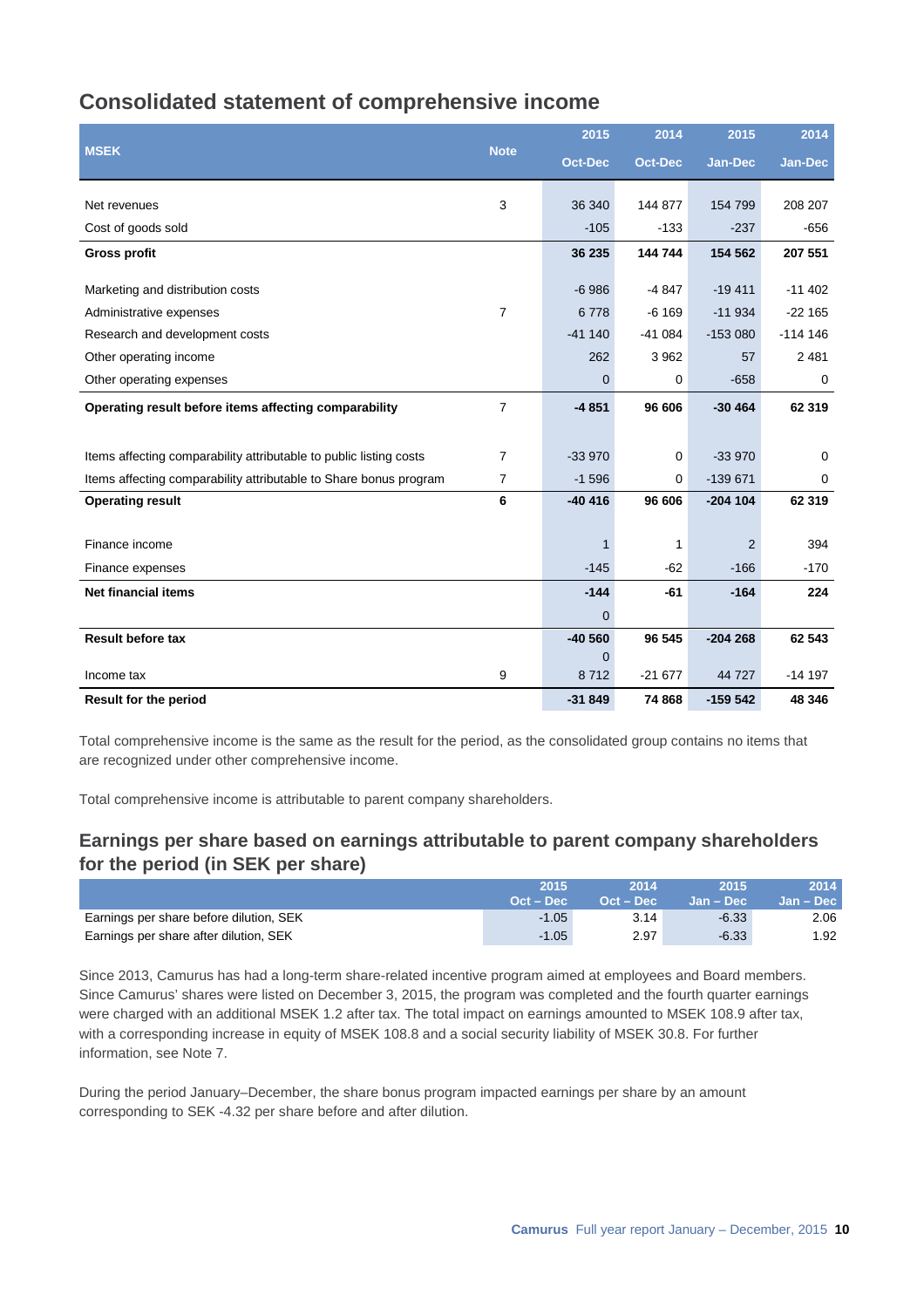## **Consolidated balance sheet**

| <b>SEK thousand</b><br><b>Note</b>                                 | 2015-12-31       | 2014-12-31      |
|--------------------------------------------------------------------|------------------|-----------------|
| <b>ASSETS</b>                                                      |                  |                 |
| <b>Fixed assets</b>                                                |                  |                 |
|                                                                    |                  |                 |
| Intangible assets                                                  |                  |                 |
| Capitalized development expenditure                                | 20 823           | 22 551          |
| <b>Tangible assets</b>                                             |                  |                 |
| Equipment                                                          | 6 6 3 4          | 7 1 1 9         |
|                                                                    |                  |                 |
| <b>Financial assets</b>                                            |                  |                 |
| Other long-term receivables                                        | $\overline{0}$   | 406             |
| Deferred tax receivables<br>9                                      | 39 317           | $\mathbf{0}$    |
| <b>Total fixed assets</b>                                          | 66775            | 30 076          |
|                                                                    |                  |                 |
| <b>Current assets</b>                                              |                  |                 |
| <b>Inventories</b>                                                 |                  |                 |
| Finished goods and goods for resale                                | 3 2 4 1          | 702             |
|                                                                    |                  |                 |
| <b>Current receivables</b>                                         |                  |                 |
| Receivables from Group companies                                   | 207              | 157 908         |
| Trade receivables                                                  | 8917             | 6 1 1 8         |
| Other receivables                                                  | 5 500            | 1883            |
| Prepayments and accrued income                                     | 15 613           | 10 925          |
| Cash and cash equivalents                                          | 716 096          | 56              |
| <b>Total current assets</b>                                        | 749 574          | 177 592         |
| <b>TOTAL ASSETS</b>                                                | 816 349          | 207 668         |
|                                                                    |                  |                 |
| <b>SEK thousand</b><br><b>Note</b><br><b>EQUITY</b>                | 2015-12-31       | 2014-12-31      |
|                                                                    |                  |                 |
| Equity attributable to parent company shareholders                 |                  |                 |
| Share capital<br>Other contributed capital / Other paid in capital | 932<br>626 181   | 630<br>58 634   |
| Retained earnings, including result for the period                 | 13 4 44          | 64 193          |
| <b>Total equity</b><br>4, 10                                       | 640 557          | 123 457         |
| <b>LIABILITIES</b>                                                 |                  |                 |
| Long-term liabilities                                              |                  |                 |
| Deferred tax liability                                             | 0                | 8537            |
| <b>Total long-term liabilities</b>                                 | $\mathbf{0}$     | 8537            |
| <b>Short-term liabilities</b>                                      |                  |                 |
| Liabilities to Group companies                                     | $\boldsymbol{0}$ | 1697            |
| Trade payables                                                     | 31 832           | 9938            |
| Income taxes<br>Other liabilities                                  | 9917<br>88 0 88  | 9600<br>1 2 8 7 |
| Accrued expenses and deferred income                               | 45 954           | 53 152          |

**TOTAL EQUITY AND LIABILITIES 816 349 207 668**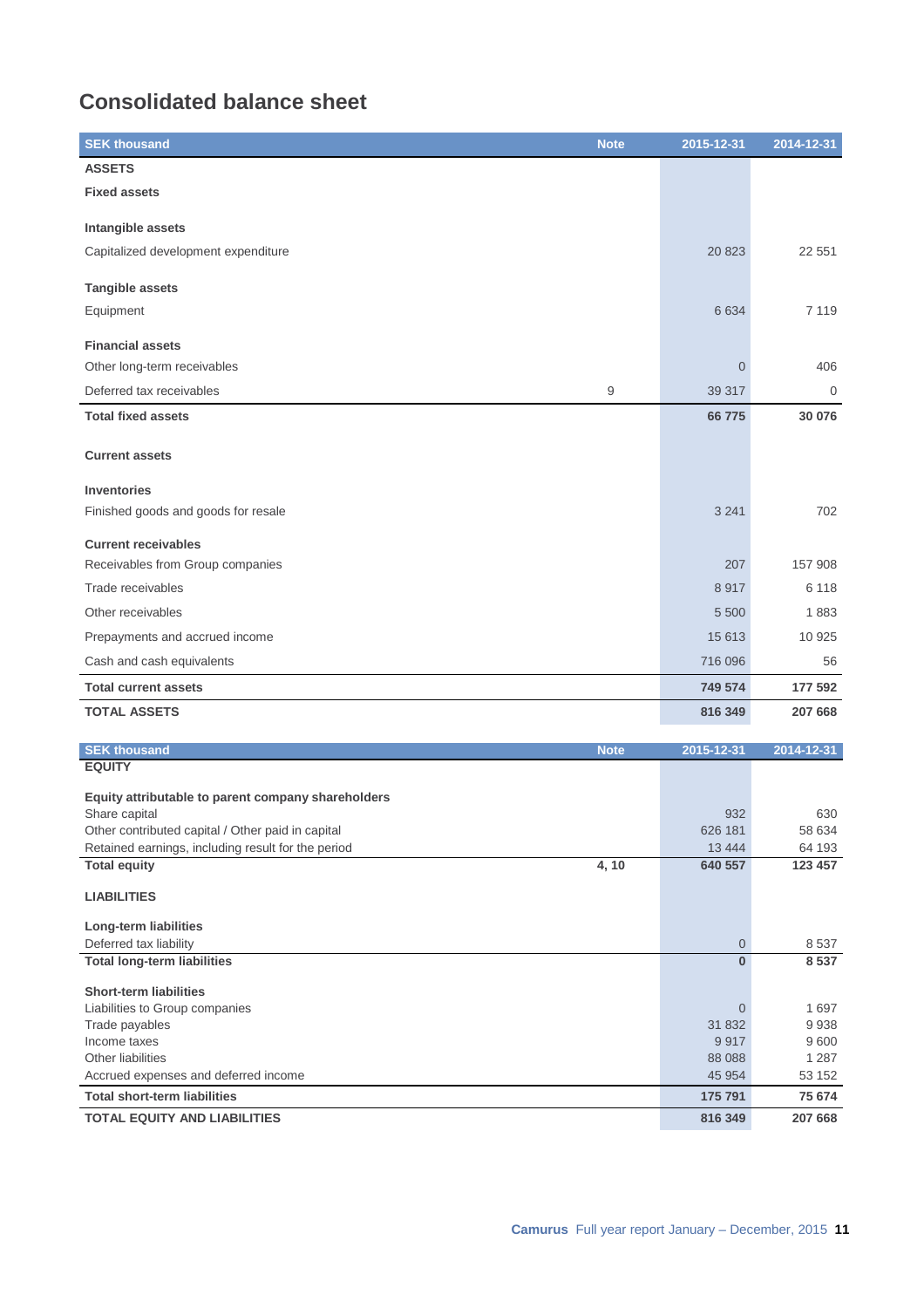## **Consolidated statement of changes in equity**

| <b>SEK thousand</b>                                         | <b>Note</b> | <b>Share capital</b> | <b>Other</b><br>contributed<br>capital /<br><b>Other paid</b><br>in capital | <b>Retained</b><br>earnings,<br>including<br>result for the<br>period | <b>Total</b><br>equity |
|-------------------------------------------------------------|-------------|----------------------|-----------------------------------------------------------------------------|-----------------------------------------------------------------------|------------------------|
| Opening balance at 1 January, 2014                          |             | 583                  | 33 617                                                                      | 15847                                                                 | 50 047                 |
| Result for the period and comprehensive income              |             |                      |                                                                             | 48 346                                                                | 48 346                 |
| <b>Transactions with shareholders</b>                       |             |                      |                                                                             |                                                                       |                        |
| New share issue                                             |             | 47                   | 25 017                                                                      |                                                                       | 25 064                 |
| Closing balance at 31 December 2014                         |             | 630                  | 58 634                                                                      | 64 193                                                                | 123 457                |
|                                                             |             |                      |                                                                             |                                                                       |                        |
| Opening balance at 1 January, 2015                          |             | 630                  | 58 634                                                                      | 64 193                                                                | 123 457                |
| Result for the period and comprehensive income              |             |                      |                                                                             | $-159542$                                                             | $-159542$              |
| <b>Transactions with shareholders</b>                       |             |                      |                                                                             |                                                                       | 0                      |
| Ongoing share bonus program for personnel and Board members |             | 47                   |                                                                             | 108 793                                                               | 108 840                |
| Directed share issue to the principal owner                 |             | 11                   | 23879                                                                       |                                                                       | 23 890                 |
| Direct share issue, public listing                          |             | 244                  | 554 756                                                                     |                                                                       | 555 000                |
| Issuance costs, net after deferred tax                      |             |                      | $-11088$                                                                    |                                                                       | $-11088$               |
| Closing balance at 31 December 2015                         | 4, 10       | 932                  | 626 181                                                                     | 13 444                                                                | 640 557                |

## **Consolidated statement of cash flow**

| <b>SEK thousand</b>                                      | <b>Note</b> | 2015           | 2014           | 2015           | 2014        |
|----------------------------------------------------------|-------------|----------------|----------------|----------------|-------------|
|                                                          |             | <b>Oct-Dec</b> | <b>Oct-Dec</b> | <b>Jan-Dec</b> | Jan-Dec     |
| <b>Operating activities</b>                              |             |                |                |                |             |
| Operating result before financial items                  |             | $-40416$       | 96 604         | $-204$ 104     | 62 319      |
| Adjustments for non-cash items                           | 8           | 2 4 5 7        | 515            | 112 345        | 1 4 2 7     |
| Interest received                                        |             | $\mathbf{0}$   | 1              | 2              | 394         |
| Interest paid                                            |             | $-145$         | $-62$          | $-166$         | $-170$      |
| Income taxes paid                                        |             | 981            | 589            | 317            | 37          |
|                                                          |             | $-37123$       | 97 647         | $-91606$       | 64 007      |
| Increase/decrease in inventories                         |             | $-671$         | 2 4 2 4        | $-2539$        | 2986        |
| Increase/decrease in trade receivables                   |             | 18873          | 19 081         | $-2800$        | 1672        |
| Increase/decrease in other current receivables           |             | $-9654$        | $-9799$        | $-8511$        | $-8278$     |
| Increase/decrease in trade payables                      |             | 17 655         | 4 1 5 2        | 21893          | 2 1 6 9     |
| Increase/decrease in other current operating liabilities |             | 50 458         | 33 148         | 77 906         | 6873        |
| Cash flow from changes in working capital                |             | 76 661         | 49 006         | 85 949         | 5 4 2 2     |
| Cash flow from operating activities                      |             | 39 538         | 146 653        | $-5657$        | 69 4 29     |
|                                                          |             |                |                |                |             |
| <b>Investing activities</b>                              |             |                |                |                | $-1828$     |
| Acquisition of intangible assets                         |             | $\mathbf{0}$   | $-649$         | $-355$         |             |
| Acquisition of tangible assets                           |             | $-511$         | $-1597$        | $-984$         | $-5370$     |
| Divestment/amortization of other financial assets        |             | $\overline{0}$ | 0              | 406            | $\Omega$    |
| Increase/decrease in current financial investments       |             | $\overline{0}$ | $-157908$      | 157 908        | $-87244$    |
| Cash flow from investing activities                      |             | $-511$         | $-160$ 154     | 156 975        | $-94442$    |
| <b>Financing activities</b>                              |             |                |                |                |             |
| Raising of loan                                          |             | $\mathbf 0$    | 0              | $\mathbf 0$    | 0           |
| Amortization of Ioan                                     |             | 0              | $\Omega$       | 0              | 0           |
| Increase/decrease in current financial liabilities       |             | $\mathbf{0}$   | $-11556$       | $\mathbf{0}$   | $\Omega$    |
| New share issue                                          |             | 564 722        | 25 064         | 564 722        | 25 064      |
| Group contribution paid/received                         |             | 0              | 0              | 0              | 0           |
| Cash flow from financing activities                      |             | 564 722        | 13 508         | 564 722        | 25 064      |
| Net cash flow for the period                             |             | 603 749        | $\overline{ }$ | 716 040        | 51          |
| Cash and cash equivalents at beginning of period         |             | 112 347        | 49             | 56             | 5           |
| Exchange rate differences in cash equivalents            |             | $\Omega$       | 0              | $\Omega$       | $\mathbf 0$ |
| Cash and cash equivalents at end of period               |             | 716 096        | 56             | 716 096        | 56          |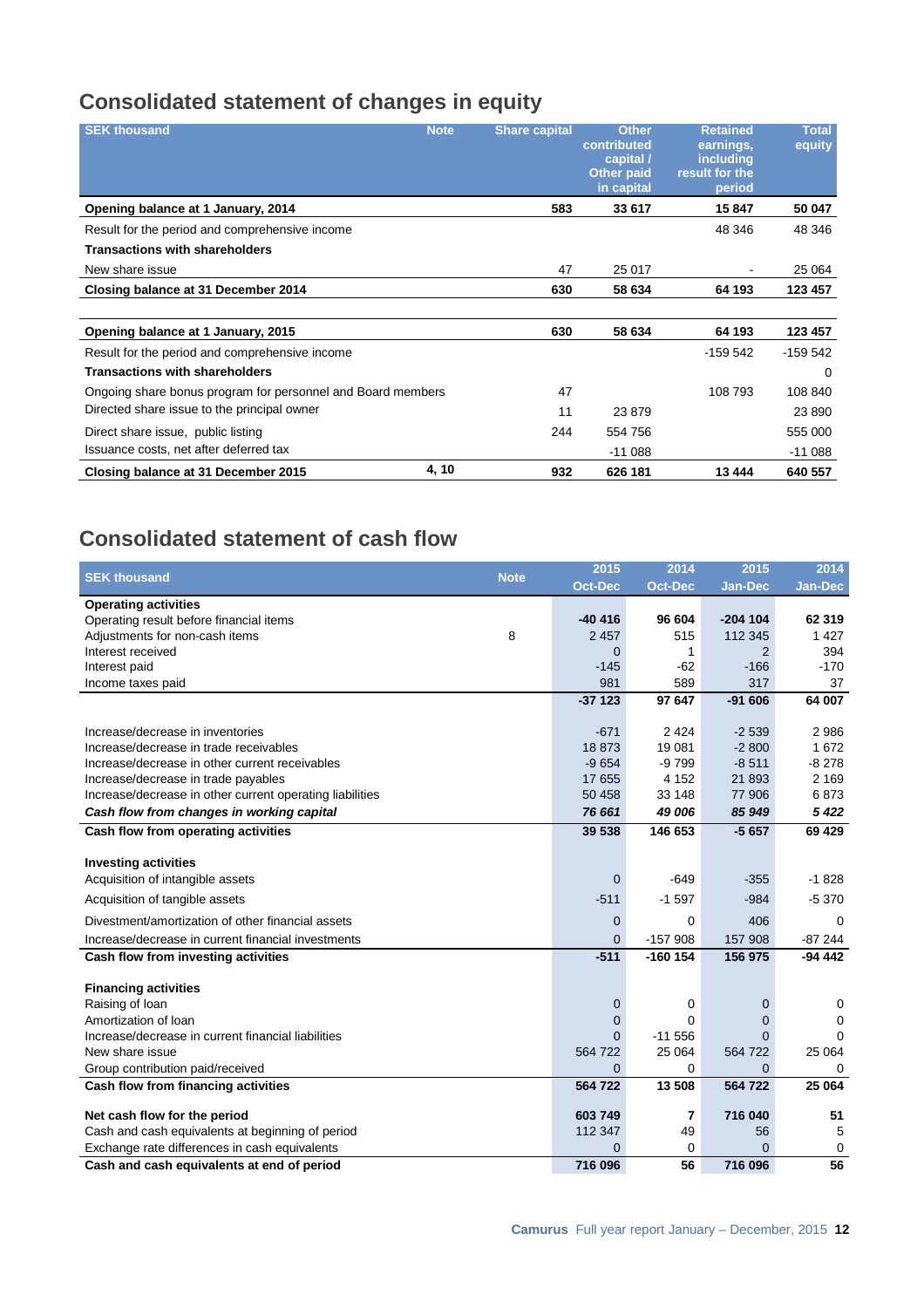## **Key figures**

| <b>Key figures</b>                              | 2015<br>Oct - Dec | 2014<br>Oct - Dec | 2015<br>$Jan - Dec$ | 2014<br>$Jan - Dec$ |
|-------------------------------------------------|-------------------|-------------------|---------------------|---------------------|
| Average number of shares, before dilution       | 30 321 737        | 23 808 070        | 25 208 560          | 23 458 907          |
| Average number of shares, after dilution        | 30 321 737        | 25 208 560        | 26 497 361          | 25 208 560          |
| Earnings per share before dilution, SEK         | $-1,05$           | 3,14              | $-6,33$             | 2,06                |
| Earnings per share after dilution, SEK          | $-1,05$           | 2,97              | $-6,33$             | 1,92                |
| Equity per share before dilution, SEK           | 25,41             | 4,90              | 25,41               | 4,90                |
| Equity per share after dilution, SEK            | 17,18             | 4,90              | 17,18               | 4,90                |
| Number of employees at end of period            | 48                | 43                | 48                  | 43                  |
| Number of employees in R&D at end of period     | 35                | 28                | 35                  | 28                  |
| Equity, SEK thousand                            | 640 557           | 123 457           | 640 557             | 123 457             |
| Equity ratio in Group, %                        | 78%               | 59%               | 78%                 | 59%                 |
| R&D costs as a percentage of operating expenses | 99%               | 79%               | 83%                 | 79%                 |

## **Definition of key figures**

| Equity ratio, %                           | Equity divided by total capital                                                                                                            |
|-------------------------------------------|--------------------------------------------------------------------------------------------------------------------------------------------|
| Average number of shares, before dilution | Average number of shares before adjustment for the dilution effect of new<br>shares                                                        |
| Average number of shares, after dilution  | Average number of shares adjusted for the dilution effect of new shares                                                                    |
| Earnings per share before dilution, SEK   | Result divided by the average number of shares outstanding before<br>dilution                                                              |
| Earnings per share after dilution, SEK    | Result divided by the average number of shares outstanding after dilution                                                                  |
| Equity per share before dilution          | Equity divided by the number of shares at the end of the period before<br>dilution                                                         |
| Equity per share after dilution           | Equity divided by the number of shares at the end of the period after<br>dilution                                                          |
| R&D costs as a percentage of operating    | Research and development costs divided by operating expenses,                                                                              |
| expenses                                  | excluding items affecting comparability (marketing and distribution costs,<br>administrative expenses and research and development costs). |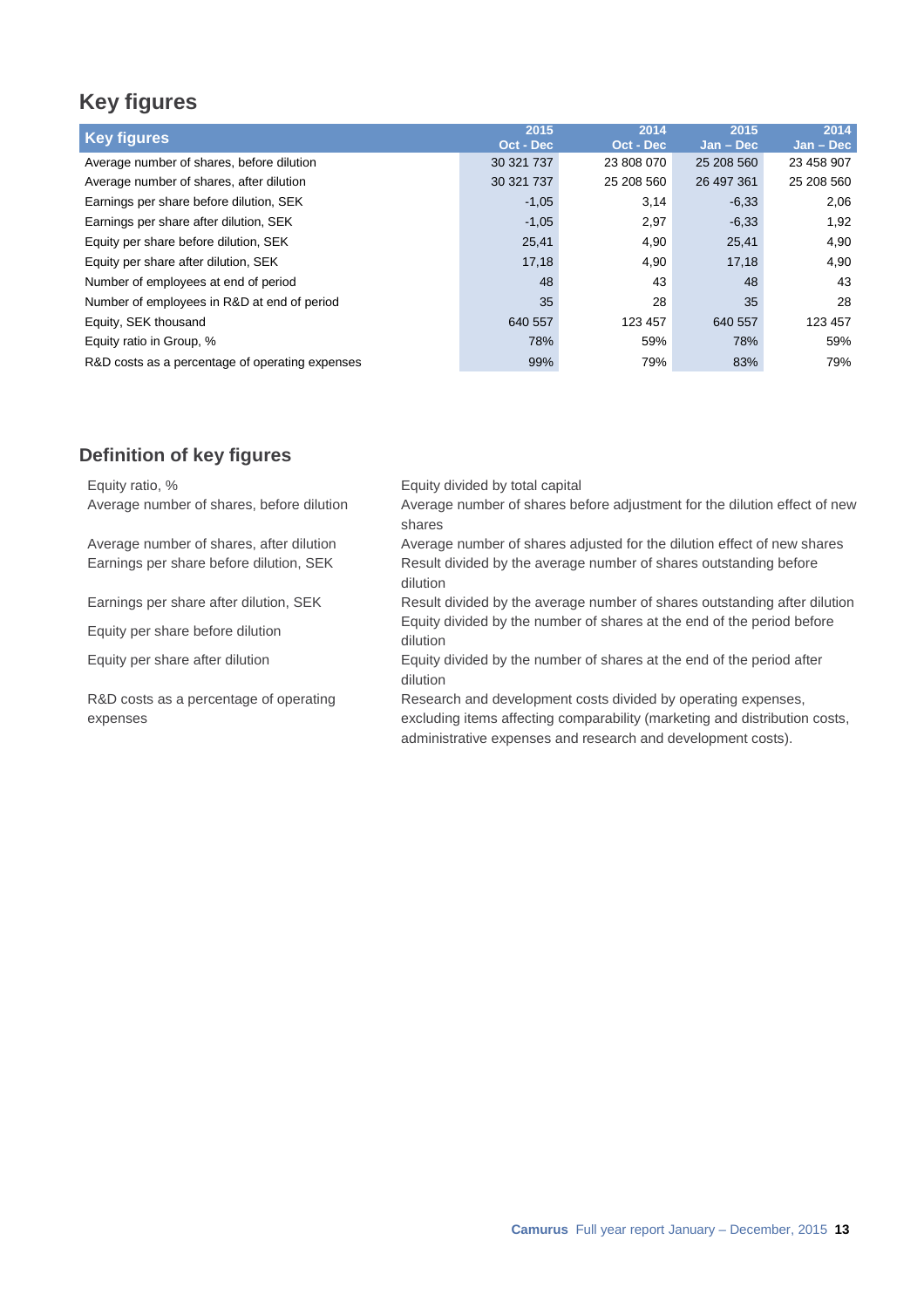## **Income statement – parent company**

|                                                                    |                | 2015           | 2014           | 2015           | 2014           |
|--------------------------------------------------------------------|----------------|----------------|----------------|----------------|----------------|
| <b>SEK thousand</b>                                                | <b>Note</b>    | <b>Oct-Dec</b> | <b>Oct-Dec</b> | <b>Jan-Dec</b> | <b>Jan-Dec</b> |
|                                                                    |                |                |                |                |                |
| Net revenues                                                       | 3              | 36 340         | 144 839        | 154 799        | 207 982        |
| Cost of goods sold                                                 |                | $-105$         | $-58$          | $-237$         | $-525$         |
| <b>Gross profit</b>                                                |                | 36 235         | 144 781        | 154 562        | 207 457        |
|                                                                    |                |                |                |                |                |
| Marketing and distribution costs                                   |                | $-6986$        | $-10277$       | $-19411$       | $-11402$       |
| Administrative expenses                                            | $\overline{7}$ | 6778           | $-6159$        | $-11934$       | $-22087$       |
| Research and development costs                                     |                | $-40622$       | $-3566$        | $-151353$      | $-114250$      |
| Other operating income                                             |                | 262            | 4 0 0 8        | 57             | 2 4 8 1        |
| Other operating expenses                                           |                | 0              | $-46$          | $-658$         | 0              |
| Operating result before items affecting comparability              | $\overline{7}$ | $-4332$        | 96 621         | $-28736$       | 62 199         |
|                                                                    |                |                |                |                |                |
| Items affecting comparability attributable to public listing costs | $\overline{7}$ | $-33970$       |                | $-33970$       |                |
| Items affecting comparability attributable to Share bonus program  | 7              | $-1596$        | 0              | $-139671$      | 0              |
| <b>Operating result</b>                                            | 6              | $-39899$       | 96 621         | -202 378       | 62 199         |
| Result from interests in Group companies                           |                | $\mathbf 0$    | $-1697$        | 0              | $-1697$        |
| Interest income and similar items                                  |                | $\mathbf{1}$   | 1              | 2              | 394            |
| Interest expense and similar items                                 |                | $-146$         | -58            | $-167$         | $-140$         |
| <b>Result after financial items</b>                                |                | $-40044$       | 94 867         | $-202543$      | 60756          |
|                                                                    |                |                |                |                |                |
| Appropriations                                                     |                | 15 0 96        | $-16348$       | 15 0 96        | $-16348$       |
| <b>Result before tax</b>                                           |                | $-24948$       | 78 519         | $-187447$      | 44 408         |
|                                                                    |                |                |                |                |                |
| Income tax                                                         | 9              | 5 2 7 6        | $-17702$       | 41 026         | $-10198$       |
| <b>Result for the period</b>                                       |                | $-16971$       | 60 817         | -146 420       | 34 210         |

Total comprehensive income is the same as Result for the period, as the parent company contains no items that are recognized under other comprehensive income.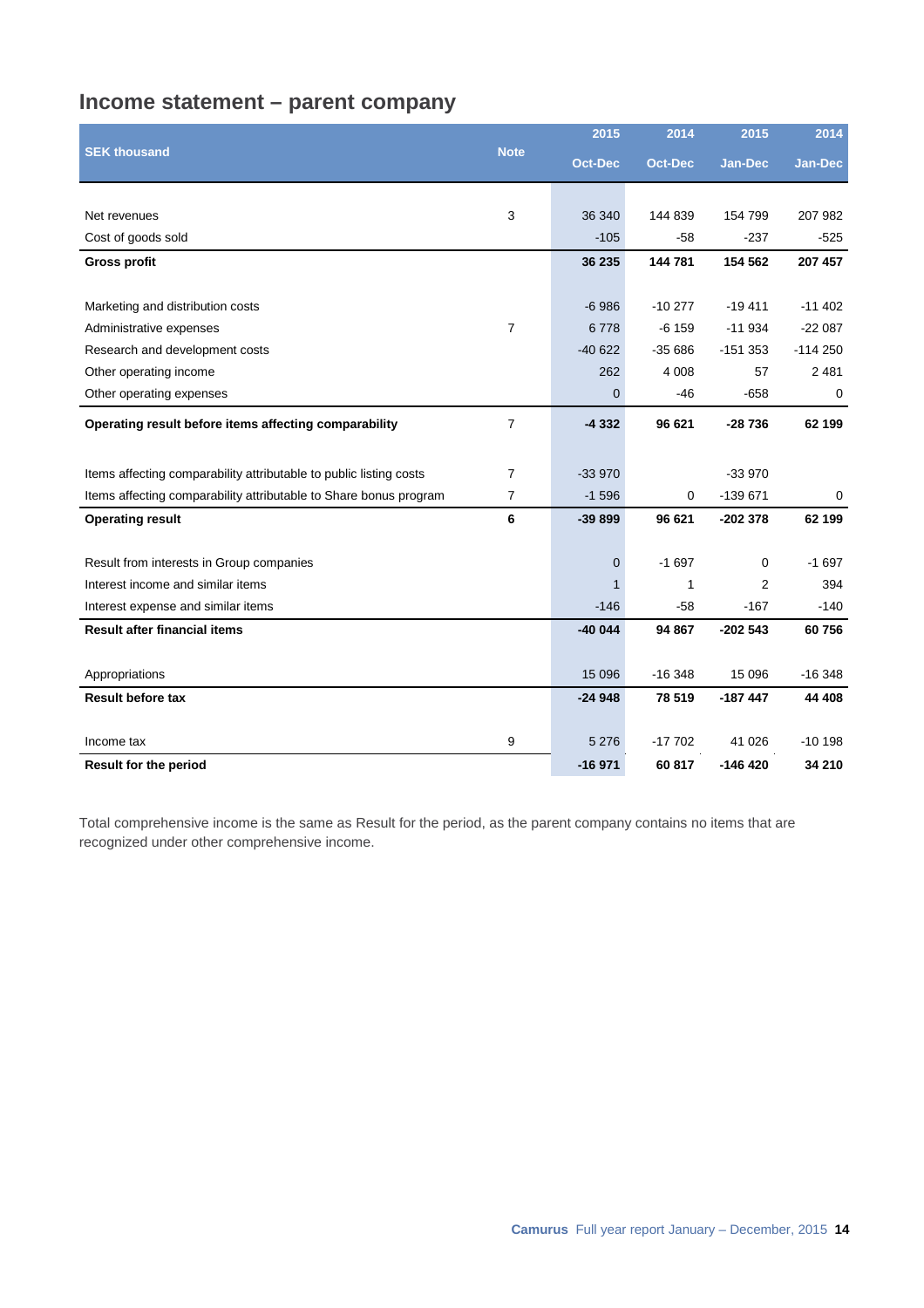## **Balance sheet - parent company**

| <b>SEK thousand</b>                                     | <b>Note</b> | 2015-12-31      | 2014-12-31      |
|---------------------------------------------------------|-------------|-----------------|-----------------|
| <b>ASSETS</b>                                           |             |                 |                 |
| <b>Fixed assets</b>                                     |             |                 |                 |
| <b>Tangible assets</b>                                  |             |                 |                 |
| Equipment                                               |             | 6634            | 7 1 1 9         |
| <b>Financial assets</b>                                 |             |                 |                 |
| Interests in Group companies                            |             | 573             | 573             |
| Deferred tax assets                                     | 9           | 44 391          | 238             |
| <b>Total fixed assets</b>                               |             | 51 598          | 7930            |
| <b>Current assets</b>                                   |             |                 |                 |
| <b>Inventories</b>                                      |             |                 |                 |
| Finished goods and goods for resale                     |             | 3 2 4 1         | 702             |
|                                                         |             |                 |                 |
| <b>Current receivables</b>                              |             |                 |                 |
| Receivables from parent company                         |             | 207             | 157 908         |
| Trade receivables                                       |             | 8917            | 6 1 1 8         |
| Other receivables                                       |             | 5 5 0 1         | 1884            |
| Prepayments and accrued income                          |             | 15 613          | 10 925          |
| <b>Total current receivables</b>                        |             | 30 238          | 176 835         |
| <b>Cash and bank deposits</b>                           |             | 716 096         | 56              |
| <b>Total current assets</b>                             |             | 749 575         | 177 592         |
| <b>TOTAL ASSETS</b>                                     |             | 801 173         | 185 523         |
| <b>SEK thousand</b>                                     | <b>Note</b> | 2015-12-31      | 2014-12-31      |
| <b>EQUITY AND LIABILITIES</b>                           |             |                 |                 |
| <b>Equity</b>                                           |             |                 |                 |
| <b>Restricted equity</b>                                |             |                 |                 |
| Share capital (37 281 486 shares respectively)          |             | 932             | 583             |
| Ongoing new share issue (1 867 320 shares respectively) |             | $\mathbf 0$     | 47              |
| Statutory reserve                                       |             | 11 327          | 11 327          |
| <b>Total restricted equity</b>                          |             | 12 259          | 11 957          |
| <b>Unrestricted equity</b>                              |             |                 |                 |
| Retained earnings                                       |             | 164 167         | 21 164          |
| Share premium reserve                                   |             | 592 565         | 25 017          |
| Result for the period                                   |             | $-146420$       | 34 210          |
| <b>Total unrestricted equity</b>                        |             | 610 312         | 80 391          |
| <b>Total equity</b>                                     |             | 622 571         | 92 348          |
|                                                         |             |                 |                 |
| <b>Untaxed reserves</b>                                 |             |                 |                 |
| Depreciation/amortization in excess of plan             |             | 2 2 3 9         | 1825            |
| Tax allocation reserve                                  |             | 0               | 15 510          |
| Long-term liabilities                                   |             |                 |                 |
| Liability to subsidiaries                               |             | 572             | 166             |
|                                                         |             |                 |                 |
| <b>Short-term liabilities</b>                           |             |                 |                 |
| Liabilities to Group companies                          |             | $\mathbf 0$     | 1 697           |
| Trade payables                                          |             | 31 832          | 9938            |
| Current tax liability<br>Other liabilities              |             | 9917<br>88 0 88 | 9600<br>1 2 8 7 |
| Accrued expenses and deferred income                    |             | 45 954          | 53 152          |
| <b>Total short-term liabilities</b>                     |             | 175 791         | 75 674          |
| TOTAL EQUITY AND LIABILITIES                            |             | 801 173         | 185 523         |
|                                                         |             |                 |                 |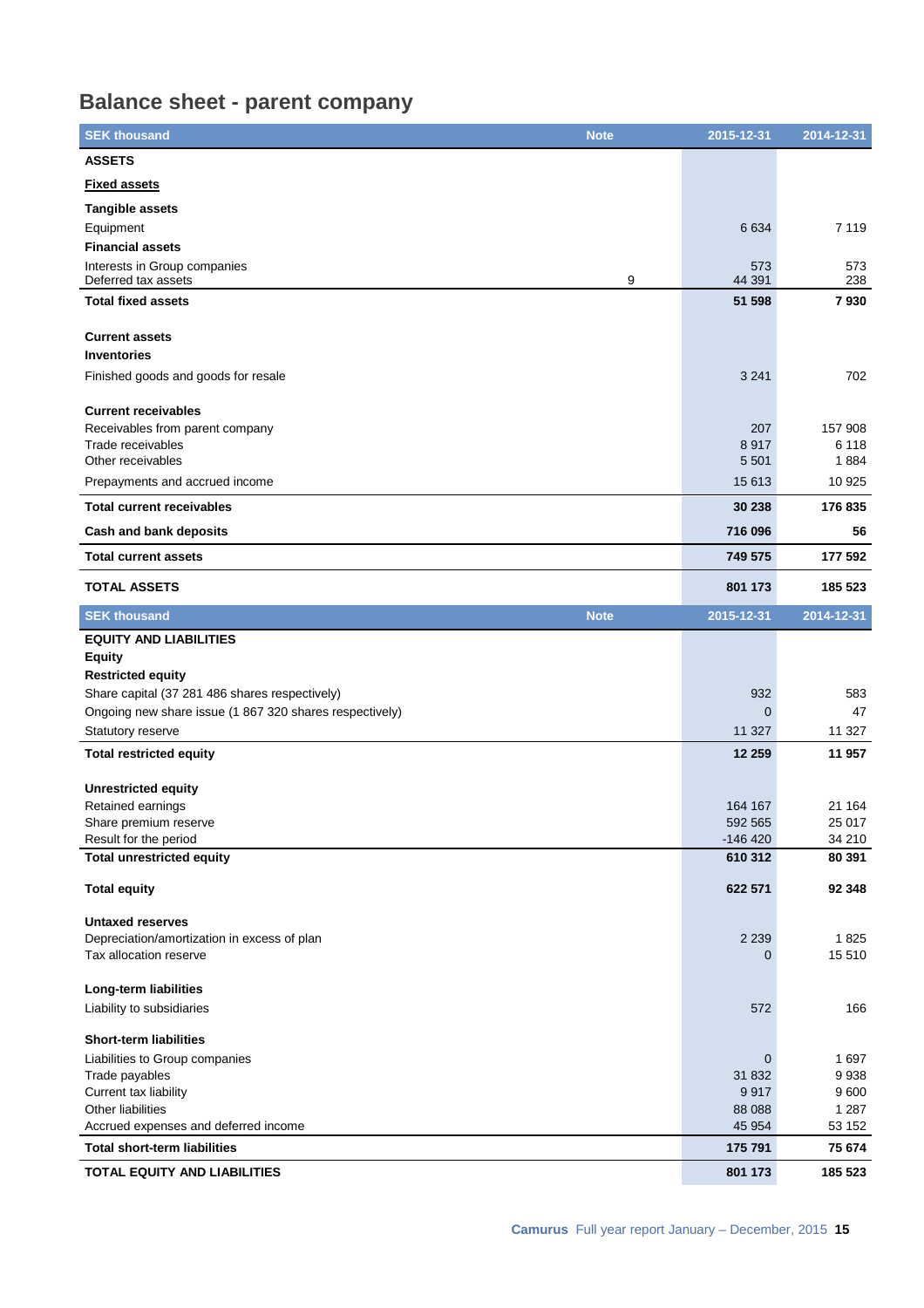## **Notes**

### **Note 1 General information**

Camurus AB, Corp. ID no. 556667-9105 is the parent company of the Camurus Group. Up until 7 October 2015, Camurus AB's registered offices were in Malmö, Sweden. The company is now based in Lund, Sweden, at Ideon Science Park, 223 70 Lund.

Camurus AB Group's interim report for the fourth quarter 2015 was approved for publication in accordance with a decision from the Board on 16 February, 2016.

All amounts are stated in SEK thousand, unless otherwise indicated. Figures in brackets refer to the year-earlier period.

### **Note 2 Summary of key accounting policies**

The consolidated financial statements for the Camurus AB Group ('Camurus') have been prepared in accordance with International Financial Reporting Standards (IFRS) as adopted by the EU, as well as the Swedish Financial Reporting Board's Recommendation RFR 1 Supplementary Accounting Rules for Groups, and the Swedish Annual Accounts Act. This interim report has been drawn up in accordance with IAS 34, Interim Financial Reporting, the Swedish Annual Accounts Act and RFR 1 Supplementary Accounting Rules for Groups.

The parent company statements have been prepared in accordance with the Annual Accounts Act and recommendation RFR 2 Accounting for legal entities from the Swedish Financial Reporting Board. The application of RFR 2 means that the parent company in the interim report for the legal entity shall apply all EU-approved IFRS standards and statements as far as possible within the framework of the Annual Accounts Act, the Pension Obligations Vesting Act (Tryggandelagen) and taking into consideration the relationship between accounting and taxation.

The parent company's accounting policies are the same as for the Group, unless otherwise stated in Note 2.2.

The most important accounting policies that are applied in the preparation of these consolidated financial statements are detailed below.

### **2.1 Basis of preparation of reports**

### **2.1.1 Changes to accounting policies and disclosures**

New or revised IFRS standards that have come into force have not had any material impact on the Group.

### **2.2 Parent company's accounting policies**

The parent company applies accounting policies that differ from those of the Group in the cases stated below.

### *Internally generated intangible assets*

All expenses that relate to the development of internally generated intangible assets are recognized as expenses as they arise

### *Interests in subsidiaries*

Interests in subsidiaries are reported at cost, less any impairment losses. The cost includes acquisition-related expenses and any additional considerations.

When there is an indication that interests in subsidiaries have decreased in value, a calculation is made of the recoverable amount. If this amount is lower than the reported amount, an impairment is carried out. Impairment losses are recognized under the item "Result from interests in Group companies".

### *Group contributions*

Group contributions paid by the parent company to subsidiaries and Group contributions received from subsidiaries by the parent company are recognized as appropriations.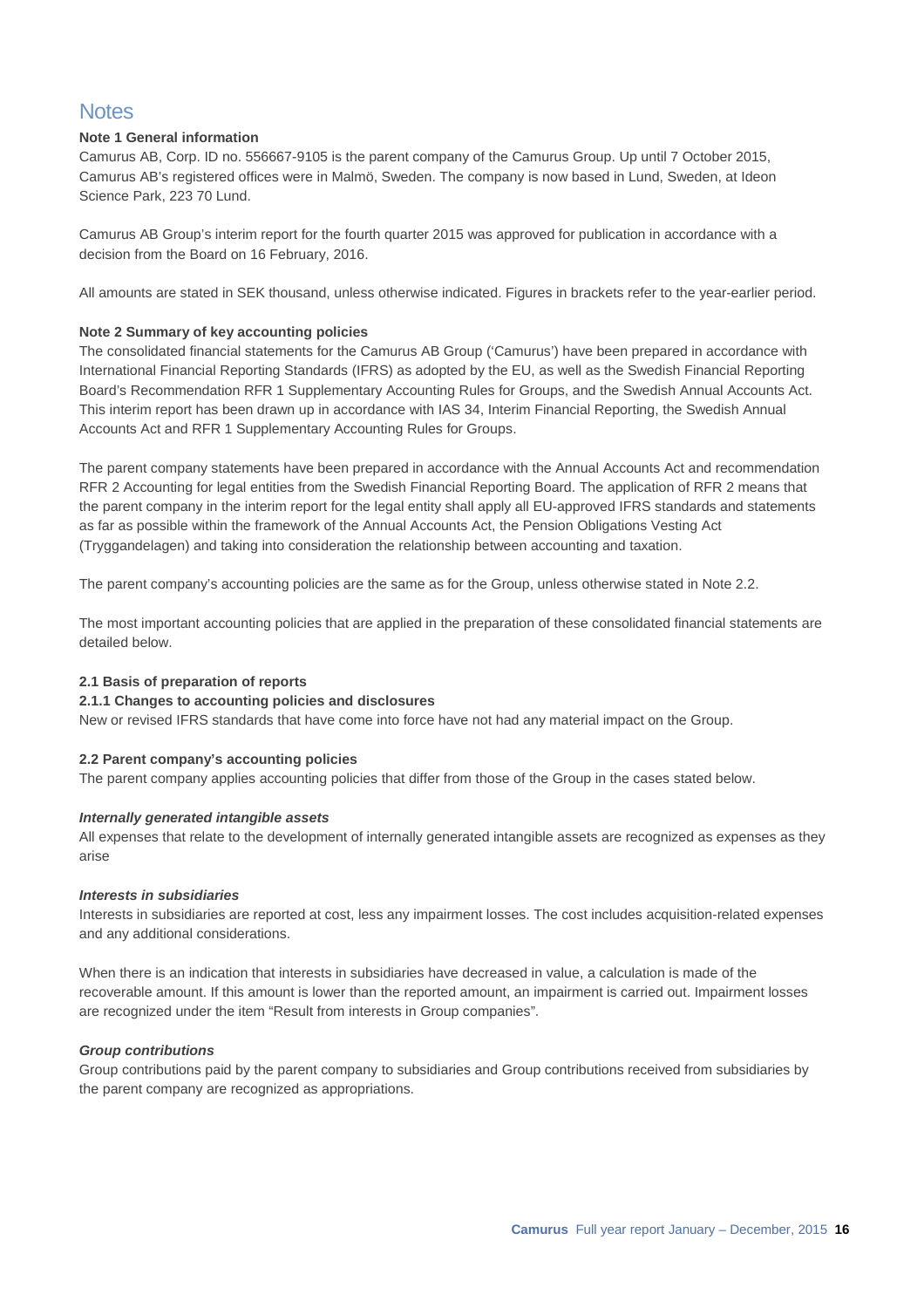### *Financial instruments*

IAS 39 is not applied in the parent company and financial instruments are measured at cost.

#### *Share-based payment*

Until December 3, 2015, the group had a share-based compensation plan where the regulation should be made in shares and where the company received services from employees as consideration for the Group's own equity instruments (shares). The fair value of the service, which eligible employees to the allocation of shares, was expensed and the total amount to be expensed was based on the fair value of the shares granted.

At each reporting period Camurus assessed its estimates of the number of shares expected to vest based on the nonmarket vesting conditions and service conditions. Any deviation from the original estimates as the review gave rise to, were recognized in the income statement and corresponding adjustments made to equity

When bonus shares were exercised, the Company issued new shares. The proceeds received net of any directly attributable transaction costs are credited to share capital (quota value) and other capital contributions.

The social security contributions which arose on the allocation of the shares was regarded as an integral part of the award, and the cost was treated as a cash-settled share-based payment.

#### **Note 3 Segment information**

Company management have established that the Group as a whole constitutes one segment based on the information managed by the CEO, in consultation with the Board, and which is used as a basis for allocating resources and evaluating results.

#### **Group-wide information**

To follow is a breakdown of revenues from all products and services:

| <b>SEK thousand</b>                             | 2015<br>$Oct - Dec$ | 2014<br>$Oct - Dec$ | 2015<br>$Jan - Dec$ | 2014<br>$Jan - Dec$ |
|-------------------------------------------------|---------------------|---------------------|---------------------|---------------------|
| Sales of development-related goods and services | 25 859              | 14 804              | 93 845              | 33 674              |
| Milestone payments                              | 10 150              | 0                   | 52 850              | 18 0 25             |
| Licensing revenues                              | 45                  | 129 657             | 7 2 3 8             | 153 687             |
| Other                                           | 286                 | 416                 | 866                 | 2821                |
| Total                                           | 36 340              | 144 877             | 154 799             | 208 207             |

Revenues from external customers is allocated by country, based on where the customers are located:

| <b>SEK thousand</b>      | 2015<br>$Oct - Dec$ | 2014<br>$Oct - Dec$ | 2015<br>$Jan - Dec$ | 2014<br>$Jan - Dec$ |
|--------------------------|---------------------|---------------------|---------------------|---------------------|
| Europe                   | 12 30 6             | 143 092             | 108 067             | 202 333             |
| (of which Sweden)        | (369)               | (21)                | (2 275)             | (47)                |
| North America            | 23 996              | 1787                | 39 635              | 5 6 9 7             |
| Other geographical areas | 38                  | $-2$                | 7 0 9 7             | 177                 |
| Total                    | 36 340              | 144 877             | 154 799             | 208 207             |

Revenue during fourth quarter of approximately MSEK 22,1 (123,2) relates to a single external customer.

All fixed assets are located in Sweden.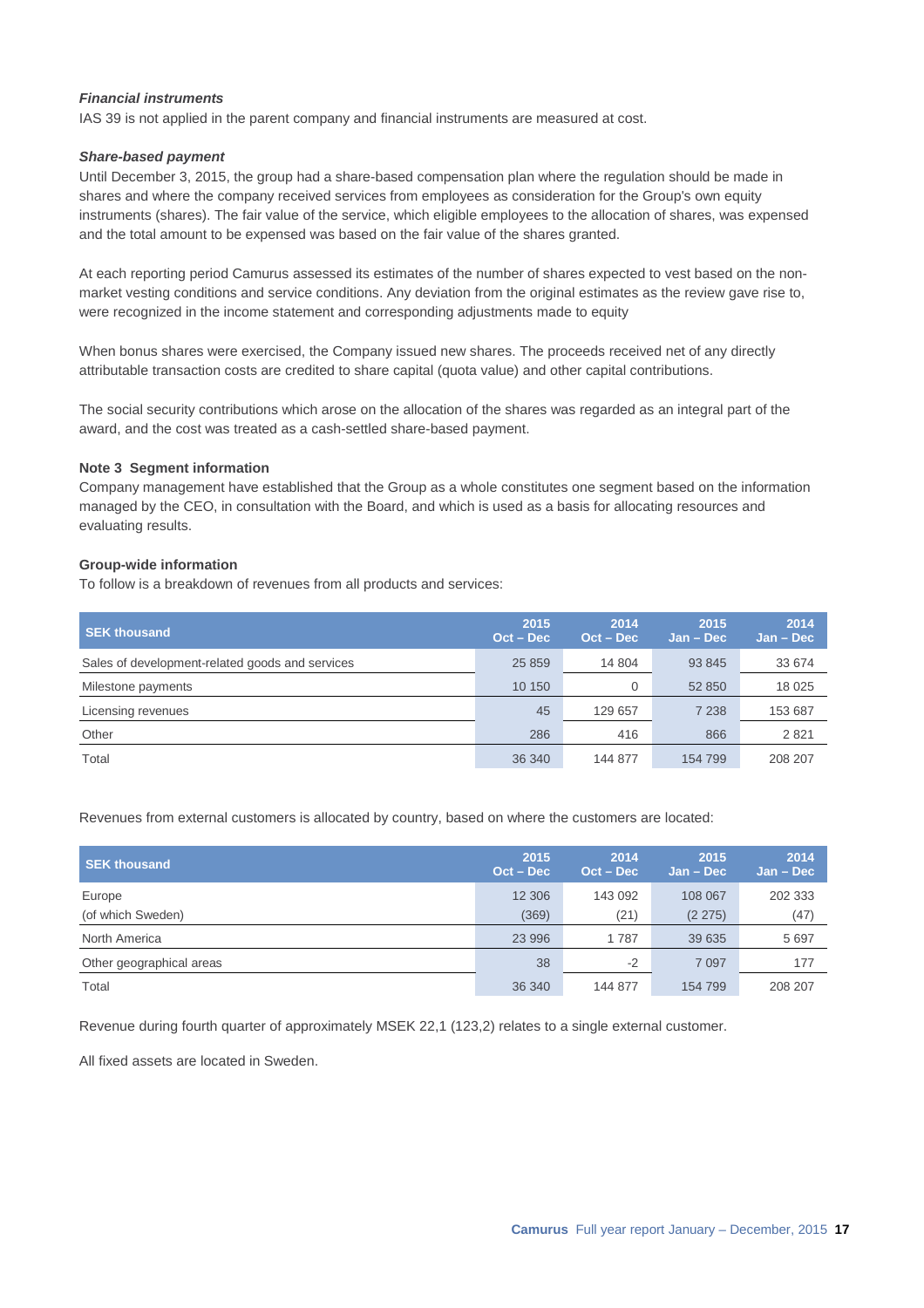## **Note 4 Earnings per share**

## **(a) Before dilution**

Earnings per share before dilution is calculated by dividing the result attributable to shareholders of the parent company by a weighted average number of ordinary shares outstanding during the period. During the period, no shares held as treasury shares by the parent company have been repurchased.

| <b>SEK thousand</b>                                    | 2015<br>$Oct - Dec$ | 2014<br>Oct - Dec | 2015<br>$Jan - Dec$ | 2014<br>$Jan - Dec$ |
|--------------------------------------------------------|---------------------|-------------------|---------------------|---------------------|
| Result attributable to parent company shareholders     | $-31849$            | 74 868            | $-159542$           | 48 346              |
| Total                                                  | $-31849$            | 74 868            | $-159542$           | 48 346              |
| Weighted average number of ordinary shares outstanding | 30 322              | 23 808            | 26 497              | 23 459              |
| (thousands)                                            |                     |                   |                     |                     |

### **b) After dilution**

In order to calculate earnings per share, the number of existing ordinary shares is adjusted for the dilutive effect of the weighted average number of outstanding ordinary shares. The parent company has one category of ordinary shares with anticipated dilution effect in the form of warrants. For warrants, a calculation is made of the number of shares that could have been purchased at fair value (calculated as the average market price for the year for the parent company's shares), at an amount corresponding to the monetary value of the subscription rights linked to outstanding warrants. The number of shares calculated as above is compared to the number of shares that would have been issued assuming the warrants are exercised.

| <b>SEK thousand</b>                                                                                             | 2015<br>$Oct - Dec$ | 2014<br>$Oct - Dec$ | 2015<br>Jan – Dec | 2014<br>$Jan - Dec$ |
|-----------------------------------------------------------------------------------------------------------------|---------------------|---------------------|-------------------|---------------------|
| Result attributable to parent company shareholders                                                              | $-31849$            | 74 868              | $-159.542$        | 48 346              |
| Total                                                                                                           | $-31849$            | 74 868              | $-159.542$        | 48 346              |
| Weighted average number of ordinary shares outstanding                                                          |                     |                     |                   |                     |
| (thousands)                                                                                                     | 37 281              | 25 208              | 37 281            | 25 208              |
| Weighted average no. of ordinary shares used in calculation of<br>earnings per share after dilution (thousands) | 37 281              | 25 208              | 37 281            | 25 208              |

### **Note 5 Financial instruments – Fair value of financial assets and liabilities measured at amortized cost**

All of the Group's financial instruments that are measured at amortized cost are short-term and expire within one year. The fair value of these instruments is deemed to correspond to their reported amounts, since discounting effects are minimal.

| <b>Carrying amount</b>           | 31 Dec 2015              | 31 Dec 2014 |
|----------------------------------|--------------------------|-------------|
| Loans and receivables            |                          |             |
| Trade receivables                | 8917                     | 6 1 1 8     |
| Receivables from Group companies | 207                      | 157 908     |
| Other receivables                | $\qquad \qquad$          |             |
| Cash and cash equivalents        | 716 096                  | 56          |
| <b>Total</b>                     | 725 220                  | 164 082     |
| <b>Other liabilities</b>         |                          |             |
| Other liabilities                | ٠                        | 191         |
| Other financial liabilities      | $\overline{\phantom{a}}$ |             |
| Liabilities to Group companies   | ٠                        | 1697        |
| Trade payables                   | 31 831                   | 9938        |
| <b>Total</b>                     | 31 831                   | 11 826      |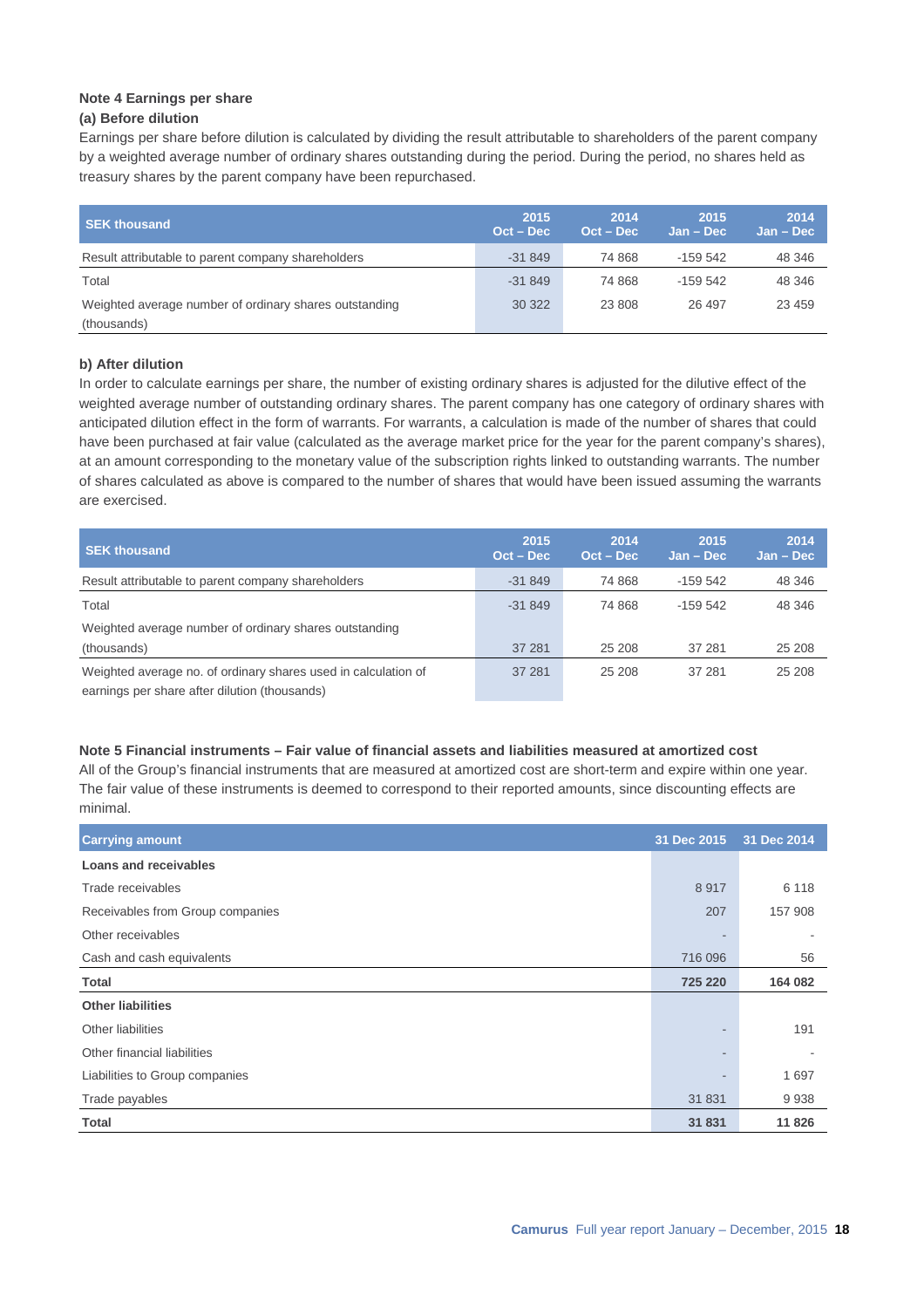#### **Note 6 Related party transactions**

Transactions with Sandberg Development AB and Bioimplant Scandiavia AB have arisen regarding provided IT and HR support. In addition, Investor relations services have been acquired from Piir & Partners AB, whose representative is a member of the management team. Pricing is done in accordance with allocation of costs in relation to utilization rate and on market terms.

At the end of the period the company had a claim against Sandberg Development AB and Bioimplant Scandinavia AB regarding these services that amounted to MSEK 0.2 (0). There were no other receivables or liabilities.

#### **Note 7 Items affecting comparability**

#### *Listing expenses*

Until and including the third quarter, earnings were charged with MSEK 10.9 relating to costs for preparations of a possible public listing of the company's shares. In connection with the completion of the listing on December 3, 2015, these expenses were reclassified from administrative expenses to items affecting comparability. In the fourth quarter, earnings were charged with an additional MSEK 23.1 and the total expense of MSEK 34.0 (0) was reported under items affecting comparability.

#### *Share bonus program*

Since June 2013, Camurus had a long-term share-based bonus program aimed at employees and Board members at Camurus, in which the right to receive shares in relation to bonus shares issued began with a public listing of Camurus' shares. The shares were to be received in exchange for payment of the share's quota value, i.e. essentially free of charge. Should an exit event have occurred involving the transfer of more than 90 percent of all shares in Camurus, employees and Board members would have been entitled to receive cash.

Up until 12 June 2015, when the bonus program was modified, the share bonus program was a cash bonus program in which settlement would be made in cash. Up until the point the program was modified, Camurus did not consider it likely that an exit event would occur, which is why no cost or liability regarding the bonus program was recognized from previously.

At each balance sheet date, Camurus has assessed the likelihood of service and performance conditions being fulfilled. On 30 June, 2015, Camurus deemed for the first time that an exit event through a public listing was likely. Since the bonus program was allocated to the employees in a previous accounting period, and was therefore already vested to a certain extent, earnings on 30 June 2015 were charged with a retroactive cost of MSEK 116.0, including social security contributions before tax, with a corresponding increase in equity of MSEK 88.3 and a social security liability of MSEK 27.7. Since then, the probability of the service and performance conditions being fulfilled has been assessed continuously until December 3, 2015 when Camurus' shares were listed on the stock exchange. The terms of the share bonus program had been fulfilled and the employees and board members who were employed at that point in time were entitled to an allocation of shares in accordance with the bonus agreement. A total of 1,909,483 shares were allocated. The total impact on earnings amounted to MSEK 108.9 after tax, with a corresponding increase in equity of MSEK 108.8 and a social security cost of MSEK 30.8. The fair value of the bonus program is based on its enterprise value when Camurus' shares were listed on the stock exchange. The share price on the redemption date for the share bonus program was SEK 57. The terms of the share bonus program have now been met in full and no additional costs will be charged against Camurus' earnings under this program. Social contribution fee and withheld tax for the participants in the share bonus program amounted to MSEK 86.6 and has been paid in January 2016.

In order to compensate for the social security costs arising net after tax, the company and principal shareholder Sandberg Development AB entered into an agreement (conditional upon a public listing), in accordance with which the principal shareholder undertook to subscribe to newly issued shares in Camurus at total issue proceeds corresponding to 78 percent of these costs, calculated based on the median of the price range in the offering, SEK 56, submitted in connection with the public listing. In connection with the listing on December 3, 2015, the principal shareholder fulfilled its commitment and subscribed for 426,601 shares for a payment of MSEK 23.9.

Since the total cost in connection with the listing and the share bonus program is of an unusual nature and nonrecurring, and significant in terms of the amount, the item will be recognized as an item affecting comparability in this and future financial reports. Following below is the consolidated income statement as it would have looked had the listing expenses and the cost of the share bonus program not been separated out.